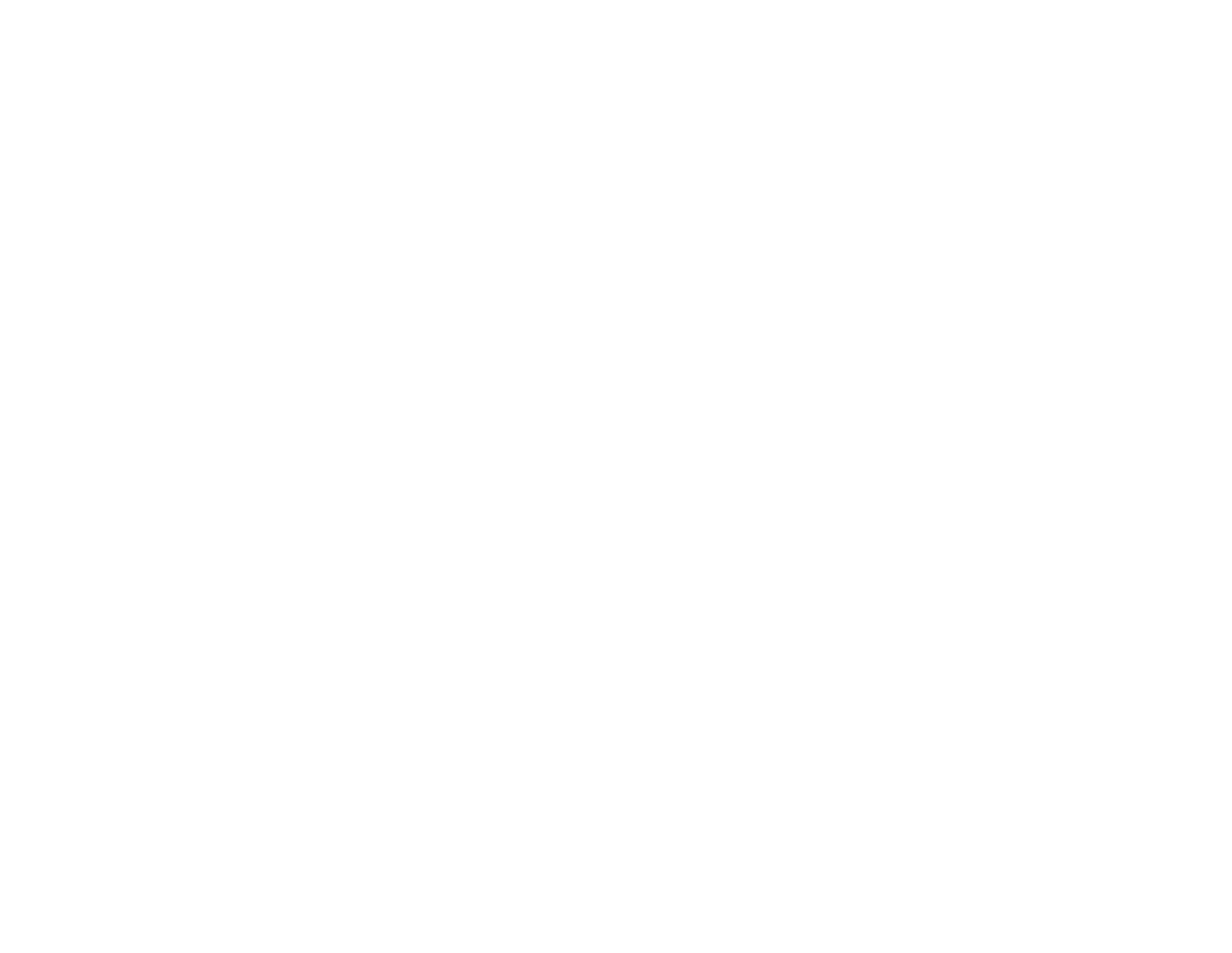|               |                  |                 |        | 2 Bottle Kit                |                   | 1 Bottle Kit  |                  | 2 Bottle Kit        |                     | 1 Bottle Kit |               |      |                         |              |                 |
|---------------|------------------|-----------------|--------|-----------------------------|-------------------|---------------|------------------|---------------------|---------------------|--------------|---------------|------|-------------------------|--------------|-----------------|
| Sample        | Date             | <b>Analysis</b> | 250 ml | 750 ml                      | 1 Liter           |               | <b>Analysis</b>  | 250 ml              | 750 ml              | 1 Liter      |               |      |                         |              |                 |
| <b>Number</b> | <b>Submitted</b> | (Lead)          |        | Bottle (PPB)   Bottle (PPB) | <b>Calculated</b> | 1 Liter (PPB) | (Copper)         | <b>Bottle (PPB)</b> | <b>Bottle (PPB)</b> | Calculated   | 1 Liter (PPB) |      | Street # Street Name    | City         | <b>Zip Code</b> |
| LH94097       | 7/19/2018        | Lead            | 0      | $\mathbf 0$                 | $\mathbf 0$       |               | Copper           | $\Omega$            | $\mathbf 0$         | 0            |               | 1306 | <b>CLEVELAND AVE</b>    | <b>FLINT</b> | 48503           |
| LH94098       | 7/19/2018        | Lead            | 0      | $\mathbf 0$                 | $\mathsf 0$       |               | Copper           | $\mathbf 0$         | $\mathbf 0$         | 0            |               | 2317 | <b>CLEMENT</b>          | <b>FLINT</b> | 48506           |
| LH94099       | 7/19/2018        | Lead            | 0      | $\mathbf 0$                 | $\mathbf 0$       |               | Copper           | 60                  | $\mathbf 0$         | 0            |               | 1501 | WALDMAN AVE             | <b>FLINT</b> | 48503           |
| LH94100       | 7/19/2018        | Lead            | 0      | $\mathbf 0$                 | $\mathsf 0$       |               | Copper           | $\mathbf 0$         | $\mathbf 0$         | 0            |               | 2402 | <b>NOLEN DR</b>         | <b>FLINT</b> | 48504           |
| LH94358       | 7/23/2018        | Lead            |        |                             |                   | $\mathbf 0$   | Copper           |                     |                     |              | 0             | 1917 | DELEWARE                | <b>FLINT</b> | 48507           |
| LH94359       | 7/23/2018        | Lead            |        |                             |                   | $\mathbf 0$   | Copper           |                     |                     |              | 0             | 3718 | <b>COURT</b>            | <b>FLINT</b> | 48504           |
| LH94360       | 7/23/2018        | Lead            |        |                             |                   | $\Omega$      | Copper           |                     |                     |              | 0             | 2402 | <b>DORT HWY</b>         | <b>FLINT</b> | 48506           |
| LH94361       | 7/23/2018        | Lead            |        |                             |                   | $\Omega$      | Copper           |                     |                     |              | 0             | 3625 | CORUNNA RD              | <b>FLINT</b> | 48506           |
| LH94362       | 7/23/2018        | Lead            |        |                             |                   | $\Omega$      | Copper           |                     |                     |              | 0             | 2341 | <b>DORT HWY</b>         | <b>FLINT</b> | 48507           |
| LH94363       | 7/23/2018        | Lead            |        |                             |                   | $\mathbf 0$   | Copper           |                     |                     |              | 0             | 1059 | <b>BALLENGER</b>        | <b>FLINT</b> | 48532           |
| LH94364       | 7/23/2018        | Lead            |        |                             |                   | $\mathbf 0$   | Copper           |                     |                     |              | 0             | 4041 | SAGINAW                 | <b>FLINT</b> | 48507           |
| LH94365       | 7/23/2018        | Lead            |        |                             |                   | $\mathsf 0$   | Copper           |                     |                     |              | 0             | 3518 | <b>ROBERT T LONGWAY</b> | <b>FLINT</b> | 48503           |
| LH94366       | 7/23/2018        | Lead            |        |                             |                   | $\mathbf 0$   | Copper           |                     |                     |              | 0             | 3709 | CORUNNA RD              | <b>FLINT</b> | 48507           |
| LH94367       | 7/23/2018        | Lead            |        |                             |                   | $\mathbf 0$   | Copper           |                     |                     |              | 0             | 4020 | <b>DORT HWY</b>         | <b>FLINT</b> | 48506           |
| LH94368       | 7/23/2018        | Lead            |        |                             |                   | $\mathbf 0$   | Copper           |                     |                     |              | 0             | 2804 | RICHFIELD               | <b>FLINT</b> | 48532           |
| LH94369       | 7/23/2018        | Lead            |        |                             |                   | $\mathbf 0$   | Copper           |                     |                     |              | 0             | 303  | SAGINAW                 | <b>FLINT</b> | 48506           |
| LH94370       | 7/23/2018        | Lead            |        |                             |                   | $\mathbf 0$   | Copper           |                     |                     |              | 0             | 2113 | <b>BALLENGER</b>        | <b>FLINT</b> | 48506           |
| LH94371       | 7/23/2018        | Lead            |        |                             |                   | $\mathbf 0$   | Copper           |                     |                     |              | 0             | 2727 | LIPPINCOTT              | <b>FLINT</b> | 48502           |
| LH94372       | 7/23/2018        | Lead            |        |                             |                   | $\mathbf 0$   | Copper           |                     |                     |              | 0             | 613  | <b>MLK</b>              | <b>FLINT</b> | 48503           |
| LH94373       | 7/23/2018        | Lead            |        |                             |                   | 0             | Copper           |                     |                     |              | 0             | 2808 | RICHFIELD               | <b>FLINT</b> | 48507           |
| LH94374       | 7/23/2018        | Lead            |        |                             |                   | $\Omega$      | Copper           |                     |                     |              | 0             | 1914 | <b>DORT HWY</b>         | <b>FLINT</b> | 48503           |
| LH94375       | 7/23/2018        | Lead            |        |                             |                   | $\Omega$      | Copper           |                     |                     |              | 0             | 2149 | <b>DORT HWY</b>         | <b>FLINT</b> | 48506           |
| LH94376       | 7/23/2018        | Lead            |        |                             |                   | $\Omega$      | Copper           |                     |                     |              | 0             | 2802 | <b>DORT HWY</b>         | <b>FLINT</b> | 48506           |
| LH94377       | 7/23/2018        | Lead            |        |                             |                   | $\Omega$      | Copper           |                     |                     |              | 0             | 3600 | <b>DORT HWY</b>         | <b>FLINT</b> | 48506           |
| LH94378       | 7/23/2018        | Lead            |        |                             |                   | $\mathbf 0$   | Copper           |                     |                     |              | 0             | 3756 | <b>DORT HWY</b>         | <b>FLINT</b> | 48507           |
| LH94379       | 7/23/2018        | Lead            |        |                             |                   | $\mathsf 0$   | Copper           |                     |                     |              | 0             | 2320 | <b>DORT HWY</b>         | <b>FLINT</b> | 48507           |
| LH94380       | 7/23/2018        | Lead            |        |                             |                   | $\mathbf 0$   | Copper           |                     |                     |              | 0             | 2802 | SAGINAW                 | <b>FLINT</b> | 48507           |
| LH94381       | 7/23/2018        | Lead            |        |                             |                   | $\mathsf 0$   | Copper           |                     |                     |              | 0             | 3538 | RICHFIELD               | <b>FLINT</b> | 48507           |
| LH94382       | 7/23/2018        | Lead            |        |                             |                   | $\mathbf 0$   | Copper           |                     |                     |              | 0             | 1401 | <b>DORT HWY</b>         | <b>FLINT</b> | 48503           |
| LH94383       | 7/23/2018        | Lead            | 0      | $\mathbf 0$                 | $\mathsf 0$       |               | Copper           | $\mathbf 0$         | 0                   | 0            |               | 3417 | LAWNDALE AVE            | <b>FLINT</b> | 48506           |
| LH95364       | 7/26/2018        | Lead            | 0      | $\mathbf 0$                 | $\mathbf 0$       |               | Copper           | 90                  | $\mathbf 0$         | 0            |               | 3818 | <b>WISNER</b>           | <b>FLINT</b> | 48506           |
| LH95749       | 7/30/2018        | Lead            | 0      | $\mathbf 0$                 | $\mathsf 0$       |               | Copper           | $\mathbf 0$         | $\mathbf 0$         | 0            |               | 1706 | MARYLAND AVE            | <b>FLINT</b> | 48504           |
| LH95751       | 7/30/2018        | Lead            | 0      | $\mathbf 0$                 | $\mathbf 0$       |               |                  | $\mathbf 0$         | $\mathbf 0$         | 0            |               | 745  | <b>CAMPBELL ST</b>      | <b>FLINT</b> | 48504           |
| LH95752       | 7/30/2018        | Lead            | 0      | $\mathbf 0$                 | $\mathsf 0$       |               | Copper<br>Copper | 70                  | $\mathsf 0$         | 0            |               | 3701 | DAKOTA AVE              | <b>FLINT</b> | 48507           |
| LH95753       | 7/30/2018        | Lead            | 0      | $\mathbf 0$                 | $\mathbf 0$       |               | Copper           | $\Omega$            | $\mathbf 0$         | 0            |               | 3621 | <b>LARCHMONT ST</b>     | <b>FLINT</b> | 48503           |
| LH95754       | 7/30/2018        | Lead            |        |                             |                   | $\Omega$      | Copper           |                     |                     |              | 70            | 605  | <b>GRAND TRAVERSE</b>   | <b>FLINT</b> | 48506           |
| LH95755       | 7/30/2018        | Lead            |        |                             |                   | $\mathbf 0$   |                  |                     |                     |              | 0             | 3805 | SAGINAW                 | <b>FLINT</b> | 48507           |
| LH95756       | 7/30/2018        | Lead            |        |                             |                   | $\mathbf 0$   | Copper           |                     |                     |              | 0             | 1601 | <b>FAY PLACE</b>        | <b>FLINT</b> | 48506           |
|               |                  |                 |        |                             |                   | $\mathbf 0$   | Copper           |                     |                     |              | 0             |      |                         |              |                 |
| LH95757       | 7/30/2018        | Lead            |        |                             |                   |               | Copper           |                     |                     |              |               | 1902 | COURT                   | <b>FLINT</b> | 48532           |
| LH95758       | 7/30/2018        | Lead            |        |                             |                   | $\mathsf 0$   | Copper           |                     |                     |              | 0             | 818  | <b>WELCH BLVD</b>       | <b>FLINT</b> | 48503           |
| LH95759       | 7/30/2018        | Lead            |        |                             |                   | $\mathbf 0$   | Copper           |                     |                     |              | $\mathbf 0$   | 1940 | <b>HEMPHILL DR</b>      | <b>FLINT</b> | 48507           |
| LH95760       | 7/30/2018        | Lead            |        |                             |                   | $\mathbf 0$   | Copper           |                     |                     |              | 0             | 4220 | CLIO RD                 | <b>FLINT</b> | 48503           |
| LH95761       | 7/30/2018        | Lead            |        |                             |                   | $\mathbf 0$   | Copper           |                     |                     |              | 0             | 3318 | <b>MLK</b>              | <b>FLINT</b> | 48503           |
| LH95762       | 7/30/2018        | Lead            |        |                             |                   | $\mathbf 0$   | Copper           |                     |                     |              | 0             | 2300 | LAPEER RD               | <b>FLINT</b> | 48504           |
| LH95763       | 7/30/2018        | Lead            |        |                             |                   | $\mathbf 0$   | Copper           |                     |                     |              | 0             | 1110 | <b>ELDON BAKER</b>      | <b>FLINT</b> | 48507           |
| LH95764       | 7/30/2018        | Lead            |        |                             |                   | 0             | Copper           |                     |                     |              | 0             | 3815 | N SAGINAW               | <b>FLINT</b> | 48504           |
| LH95765       | 7/30/2018        | Lead            |        |                             |                   | $\mathbf 0$   | Copper           |                     |                     |              | 0             | 1552 | <b>HARRISON RD</b>      | <b>FLINT</b> | 48505           |
| LH95766       | 7/30/2018        | Lead            |        |                             |                   | 0             | Copper           |                     |                     |              | 0             | 3010 | SAGINAW                 | <b>FLINT</b> | 48503           |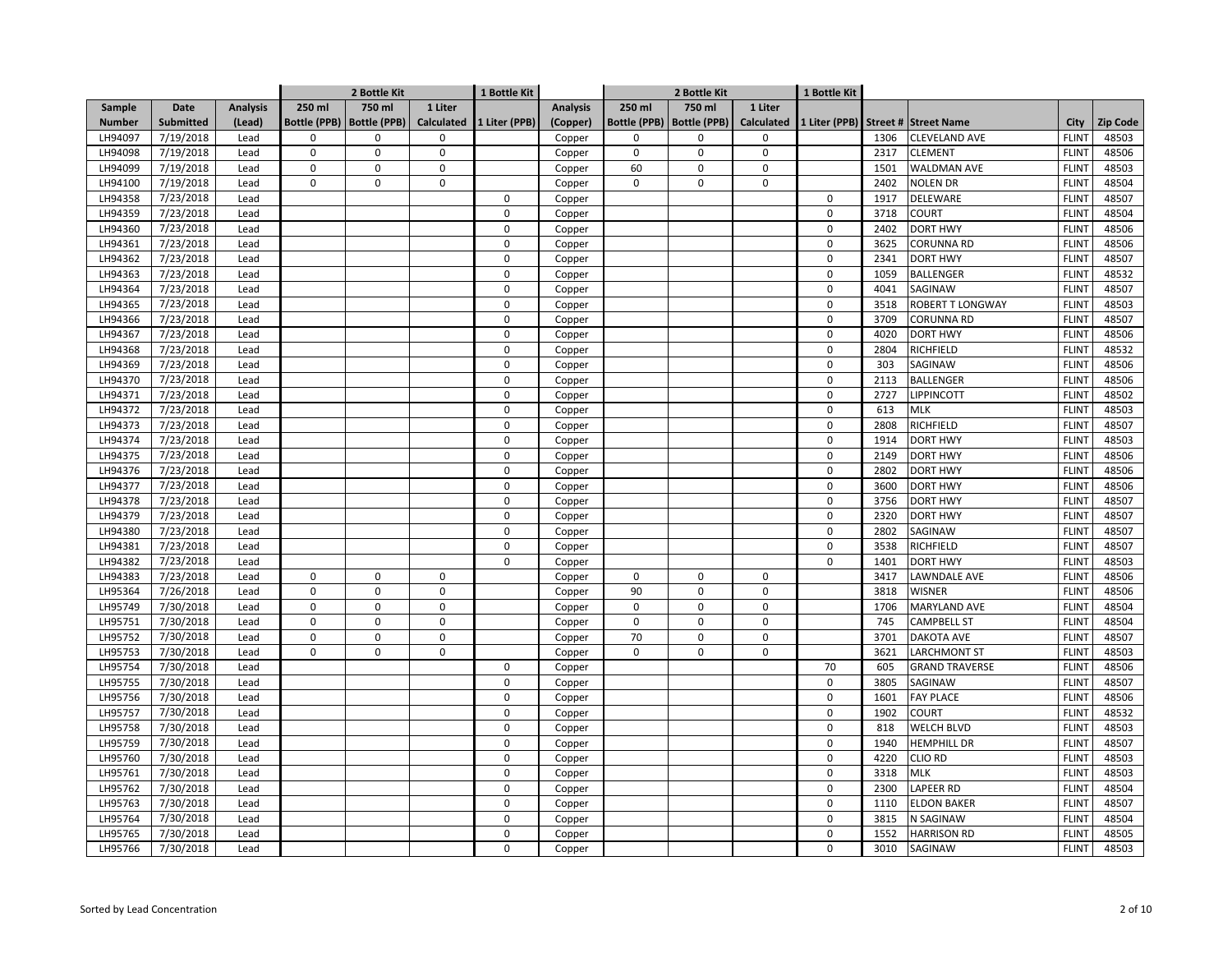| 750 ml<br>750 ml<br>1 Liter<br><b>Analysis</b><br>1 Liter<br>Sample<br>Date<br><b>Analysis</b><br>250 ml<br>250 ml<br>Submitted<br>(Lead)<br>Bottle (PPB)   Bottle (PPB)<br>Calculated<br>1 Liter (PPB)<br><b>Bottle (PPB)</b><br><b>Bottle (PPB)</b><br>Calculated<br>1 Liter (PPB) Street # Street Name<br><b>Zip Code</b><br><b>Number</b><br>(Copper)<br>City<br>LH95767<br>7/30/2018<br><b>FLINT</b><br>48507<br>Lead<br>$\Omega$<br>Copper<br>$\Omega$<br>855<br>5TH<br>LH95768<br>7/30/2018<br>$\mathbf 0$<br>$\pmb{0}$<br><b>KEARSLEY</b><br><b>FLINT</b><br>48505<br>Lead<br>Copper<br>817<br>7/30/2018<br>LH95769<br>$\mathbf 0$<br>$\mathbf 0$<br>5533<br>SAGINAW<br><b>FLINT</b><br>48503<br>Lead<br>Copper<br>7/30/2018<br>LH95770<br>$\mathbf 0$<br>$\mathbf 0$<br>5201<br>N SAGINAW<br><b>FLINT</b><br>48505<br>Lead<br>Copper<br>7/30/2018<br>LH95771<br>Lead<br>$\mathbf 0$<br>0<br>735<br><b>STEWART</b><br><b>FLINT</b><br>48503<br>Copper<br>7/30/2018<br>$\pmb{0}$<br><b>GRAND TRAVERSE</b><br><b>FLINT</b><br>48502<br>LH95772<br>Lead<br>$\mathbf 0$<br>Copper<br>601<br>7/30/2018<br>LH95773<br>$\mathbf 0$<br>$\mathbf 0$<br>1621<br>SAGINAW<br><b>FLINT</b><br>48505<br>Lead<br>Copper<br>$\mathbf 0$<br>7/30/2018<br>$\mathbf 0$<br>3102<br><b>FENTON</b><br><b>FLINT</b><br>48505<br>LH95774<br>Lead<br>Copper<br>LH95775<br>7/30/2018<br>$\mathbf 0$<br>$\mathbf 0$<br><b>SECOND AVE</b><br><b>FLINT</b><br>48505<br>Lead<br>Copper<br>607<br>LH95776<br>7/30/2018<br>$\mathbf 0$<br>$\pmb{0}$<br>3539<br><b>DORT</b><br><b>FLINT</b><br>48503<br>Lead<br>Copper<br>48503<br>LH95777<br>7/30/2018<br>$\mathbf 0$<br>$\mathbf 0$<br>4211<br><b>FENTON RD</b><br><b>FLINT</b><br>Lead<br>Copper<br>LH95778<br>7/30/2018<br>$\pmb{0}$<br>101<br><b>GRAND TRAVERSE</b><br><b>FLINT</b><br>48507<br>Lead<br>$\mathbf 0$<br>Copper<br>$\mathbf 0$<br>48502<br>LH95779<br>7/30/2018<br>Lead<br>$\mathbf 0$<br>1700<br><b>UNIVERSITY</b><br><b>FLINT</b><br>Copper<br>8/1/2018<br>810<br>48507<br>LH96450<br>$\pmb{0}$<br>$\mathbf 0$<br>0<br>$\mathbf 0$<br>0<br>0<br>W HEMPHILL<br><b>FLINT</b><br>Lead<br>Copper<br>$\mathbf 0$<br>48507<br>LH96451<br>8/1/2018<br>$\pmb{0}$<br>$\mathbf 0$<br>$\mathbf 0$<br>$\mathbf 0$<br>0<br>E ALMA AVE<br><b>FLINT</b><br>Lead<br>Copper<br>1178<br>8/1/2018<br>$\pmb{0}$<br>$\mathbf 0$<br>0<br>E PULASKI AVE<br><b>FLINT</b><br>48503<br>LH96452<br>$\mathbf 0$<br>$\mathbf 0$<br>$\mathbf 0$<br>663<br>Lead<br>Copper<br>8/2/2018<br>$\pmb{0}$<br>$\mathbf 0$<br>LH96767<br>Lead<br>$\mathbf 0$<br>90<br>$\mathbf 0$<br>0<br>613<br><b>WALLENBERG APT 204</b><br><b>FLINT</b><br>48503<br>Copper<br>8/2/2018<br>$\pmb{0}$<br>$\mathsf 0$<br>$\mathsf 0$<br>$\mathsf 0$<br>0<br>48504<br>LH96768<br>Lead<br>$\mathbf 0$<br>1310<br><b>MASON ST</b><br><b>FLINT</b><br>Copper<br>8/2/2018<br>$\pmb{0}$<br>$\mathbf 0$<br>LH96772<br>Lead<br>0<br>$\mathbf 0$<br>$\mathbf 0$<br>0<br>1409<br><b>KNAPP AVE</b><br><b>FLINT</b><br>48507<br>Copper<br>8/2/2018<br>48505<br>LH96774<br>Lead<br>$\pmb{0}$<br>$\mathbf 0$<br>0<br>$\mathbf 0$<br>0<br>0<br>1309<br><b>LYON ST</b><br><b>FLINT</b><br>Copper<br>1301<br>48505<br>LH96878<br>8/3/2018<br>$\mathbf 0$<br>PINGREE<br><b>FLINT</b><br>Lead<br>$\Omega$<br>Copper<br>LH96879<br>8/3/2018<br>$\mathbf 0$<br>$\mathbf 0$<br>LEWIS<br><b>FLINT</b><br>48502<br>Lead<br>2407<br>Copper<br>$\mathbf 0$<br>LH96880<br>8/3/2018<br>$\Omega$<br>460<br><b>ATHERTON RD</b><br><b>FLINT</b><br>48503<br>Lead<br>Copper<br>LH96881<br>8/3/2018<br>$\mathbf 0$<br>$\pmb{0}$<br>501<br>AVERILL<br><b>FLINT</b><br>48503<br>Lead<br>Copper<br>LH96882<br>8/3/2018<br>$\mathbf 0$<br>$\mathbf 0$<br>3201<br><b>HAMMERBERG RD</b><br><b>FLINT</b><br>48503<br>Lead<br>Copper<br>LH96883<br>8/3/2018<br>$\pmb{0}$<br>SAGINAW<br><b>FLINT</b><br>48507<br>Lead<br>$\mathbf 0$<br>4509<br>Copper<br>LH96884<br>8/3/2018<br>$\mathbf 0$<br>$\pmb{0}$<br>1811<br><b>SEYMOUR</b><br><b>FLINT</b><br>48503<br>Lead<br>Copper<br>$\pmb{0}$<br>8/3/2018<br><b>RICHFIELD</b><br>48504<br>LH96885<br>Lead<br>0<br>Copper<br>3002<br><b>FLINT</b><br>LH96886<br>8/3/2018<br>$\Omega$<br>$\mathbf 0$<br>2890<br>ROBERT T LONGWAY<br><b>FLINT</b><br>48504<br>Lead<br>Copper<br>8/3/2018<br>$\mathbf 0$<br>$\mathbf 0$<br>3801<br><b>FLINT</b><br>48503<br>LH96887<br>Lead<br>Copper<br>CORUNNA<br>8/3/2018<br>$\mathbf 0$<br>LH96888<br>$\mathbf 0$<br>3742<br><b>DAVISON RD</b><br><b>FLINT</b><br>48506<br>Lead<br>Copper<br>8/3/2018<br>LH96889<br>$\mathbf 0$<br>$\mathbf 0$<br><b>CHEVROLET</b><br><b>FLINT</b><br>48507<br>Lead<br>Copper<br>1117<br>8/8/2018<br>LH97813<br>$\mathbf 0$<br>$\mathbf 0$<br>$\mathbf 0$<br>$\mathbf 0$<br>0<br>1025<br><b>BLANCHARD AVE</b><br><b>FLINT</b><br>48506<br>Lead<br>Copper<br>$\mathbf 0$<br>8/10/2018<br>300<br>48507<br>LH98422<br>Lead<br>0<br>$\pmb{0}$<br>E FIRST ST<br><b>FLINT</b><br>Copper<br>E FIRST ST<br>48507<br>LH98423<br>8/10/2018<br>$\mathbf 0$<br>$\mathbf 0$<br>300<br><b>FLINT</b><br>Lead<br>Copper<br>$\mathbf 0$<br>LH98424<br>8/10/2018<br>$\mathbf 0$<br>3805<br>COURT ST<br><b>FLINT</b><br>48503<br>Lead<br>Copper<br>$\mathbf 0$<br>LH98425<br>8/10/2018<br>$\Omega$<br>2175<br><b>DORT HWY</b><br><b>FLINT</b><br>48506<br>Lead<br>Copper<br>LH98426<br>8/10/2018<br>$\mathbf 0$<br>$\pmb{0}$<br>300<br>E FIRST ST<br><b>FLINT</b><br>48506<br>Lead<br>Copper<br>LH98427<br>8/10/2018<br>$\mathbf 0$<br>$\mathbf 0$<br>3721<br><b>CORUNNA RD</b><br><b>FLINT</b><br>48532<br>Lead<br>Copper<br>LH98428<br>8/10/2018<br>$\pmb{0}$<br>3625<br><b>DORT HWY</b><br><b>FLINT</b><br>48506<br>Lead<br>0<br>Copper<br>$\pmb{0}$<br>LH98429<br>8/10/2018<br>Lead<br>$\mathbf 0$<br>300<br>E FIRST ST<br><b>FLINT</b><br>48504<br>Copper<br>$\pmb{0}$<br>3336<br>48505<br>LH98430<br>8/10/2018<br>0<br><b>DORT HWY</b><br><b>FLINT</b><br>Lead<br>Copper<br>8/10/2018<br>$\pmb{0}$<br>48503<br>LH98431<br>$\mathbf 0$<br>300<br>E FIRST ST<br><b>FLINT</b><br>Lead<br>Copper<br>8/10/2018<br>$\mathbf 0$<br>3719<br><b>FLINT</b><br>48504<br>LH98432<br>$\mathbf 0$<br><b>COURT ST</b><br>Lead<br>Copper<br>8/10/2018<br>$\mathbf 0$<br>LH98433<br>Lead<br>$\mathbf 0$<br>3559<br><b>DORT HWY</b><br><b>FLINT</b><br>48502<br>Copper<br>LH98434<br>8/10/2018<br>$\pmb{0}$<br>48502<br>Lead<br>0<br>3335<br><b>DORT HWY</b><br><b>FLINT</b><br>Copper<br>LH98435<br>8/10/2018<br>$\mathbf 0$<br>$\mathbf 0$<br>711<br>48506<br>Lead<br><b>SAGINAW ST</b><br><b>FLINT</b><br>Copper<br>3867<br>48507<br>LH98436<br>8/10/2018<br>$\mathbf 0$<br>$\mathbf 0$<br><b>LAPEER RD</b><br><b>FLINT</b><br>Lead<br>Copper |  |  | 2 Bottle Kit | 1 Bottle Kit | 2 Bottle Kit |  | 1 Bottle Kit |  |  |  |
|---------------------------------------------------------------------------------------------------------------------------------------------------------------------------------------------------------------------------------------------------------------------------------------------------------------------------------------------------------------------------------------------------------------------------------------------------------------------------------------------------------------------------------------------------------------------------------------------------------------------------------------------------------------------------------------------------------------------------------------------------------------------------------------------------------------------------------------------------------------------------------------------------------------------------------------------------------------------------------------------------------------------------------------------------------------------------------------------------------------------------------------------------------------------------------------------------------------------------------------------------------------------------------------------------------------------------------------------------------------------------------------------------------------------------------------------------------------------------------------------------------------------------------------------------------------------------------------------------------------------------------------------------------------------------------------------------------------------------------------------------------------------------------------------------------------------------------------------------------------------------------------------------------------------------------------------------------------------------------------------------------------------------------------------------------------------------------------------------------------------------------------------------------------------------------------------------------------------------------------------------------------------------------------------------------------------------------------------------------------------------------------------------------------------------------------------------------------------------------------------------------------------------------------------------------------------------------------------------------------------------------------------------------------------------------------------------------------------------------------------------------------------------------------------------------------------------------------------------------------------------------------------------------------------------------------------------------------------------------------------------------------------------------------------------------------------------------------------------------------------------------------------------------------------------------------------------------------------------------------------------------------------------------------------------------------------------------------------------------------------------------------------------------------------------------------------------------------------------------------------------------------------------------------------------------------------------------------------------------------------------------------------------------------------------------------------------------------------------------------------------------------------------------------------------------------------------------------------------------------------------------------------------------------------------------------------------------------------------------------------------------------------------------------------------------------------------------------------------------------------------------------------------------------------------------------------------------------------------------------------------------------------------------------------------------------------------------------------------------------------------------------------------------------------------------------------------------------------------------------------------------------------------------------------------------------------------------------------------------------------------------------------------------------------------------------------------------------------------------------------------------------------------------------------------------------------------------------------------------------------------------------------------------------------------------------------------------------------------------------------------------------------------------------------------------------------------------------------------------------------------------------------------------------------------------------------------------------------------------------------------------------------------------------------------------------------------------------------------------------------------------------------------------------------------------------------------------------------------------------------------------------------------------------------------------------------------------------------------------------------------------------------------------------------------------------------------------------------------------------------------------------------------------------------------------------------------------------------------------------------------------------------------------------------------------------------------------------------------------------------------------------------------------------------------------------------------------------------------------------------------------------------------------------------------------------------------------------------------------------------------------------------------------------------------------------------------------------------------------------------------------------------------------------------------------------------------------------------------------------------------------------------------------------------------------------------------------------------------------------------------------------------------------------------------|--|--|--------------|--------------|--------------|--|--------------|--|--|--|
|                                                                                                                                                                                                                                                                                                                                                                                                                                                                                                                                                                                                                                                                                                                                                                                                                                                                                                                                                                                                                                                                                                                                                                                                                                                                                                                                                                                                                                                                                                                                                                                                                                                                                                                                                                                                                                                                                                                                                                                                                                                                                                                                                                                                                                                                                                                                                                                                                                                                                                                                                                                                                                                                                                                                                                                                                                                                                                                                                                                                                                                                                                                                                                                                                                                                                                                                                                                                                                                                                                                                                                                                                                                                                                                                                                                                                                                                                                                                                                                                                                                                                                                                                                                                                                                                                                                                                                                                                                                                                                                                                                                                                                                                                                                                                                                                                                                                                                                                                                                                                                                                                                                                                                                                                                                                                                                                                                                                                                                                                                                                                                                                                                                                                                                                                                                                                                                                                                                                                                                                                                                                                                                                                                                                                                                                                                                                                                                                                                                                                                                                                                                                                                                                           |  |  |              |              |              |  |              |  |  |  |
|                                                                                                                                                                                                                                                                                                                                                                                                                                                                                                                                                                                                                                                                                                                                                                                                                                                                                                                                                                                                                                                                                                                                                                                                                                                                                                                                                                                                                                                                                                                                                                                                                                                                                                                                                                                                                                                                                                                                                                                                                                                                                                                                                                                                                                                                                                                                                                                                                                                                                                                                                                                                                                                                                                                                                                                                                                                                                                                                                                                                                                                                                                                                                                                                                                                                                                                                                                                                                                                                                                                                                                                                                                                                                                                                                                                                                                                                                                                                                                                                                                                                                                                                                                                                                                                                                                                                                                                                                                                                                                                                                                                                                                                                                                                                                                                                                                                                                                                                                                                                                                                                                                                                                                                                                                                                                                                                                                                                                                                                                                                                                                                                                                                                                                                                                                                                                                                                                                                                                                                                                                                                                                                                                                                                                                                                                                                                                                                                                                                                                                                                                                                                                                                                           |  |  |              |              |              |  |              |  |  |  |
|                                                                                                                                                                                                                                                                                                                                                                                                                                                                                                                                                                                                                                                                                                                                                                                                                                                                                                                                                                                                                                                                                                                                                                                                                                                                                                                                                                                                                                                                                                                                                                                                                                                                                                                                                                                                                                                                                                                                                                                                                                                                                                                                                                                                                                                                                                                                                                                                                                                                                                                                                                                                                                                                                                                                                                                                                                                                                                                                                                                                                                                                                                                                                                                                                                                                                                                                                                                                                                                                                                                                                                                                                                                                                                                                                                                                                                                                                                                                                                                                                                                                                                                                                                                                                                                                                                                                                                                                                                                                                                                                                                                                                                                                                                                                                                                                                                                                                                                                                                                                                                                                                                                                                                                                                                                                                                                                                                                                                                                                                                                                                                                                                                                                                                                                                                                                                                                                                                                                                                                                                                                                                                                                                                                                                                                                                                                                                                                                                                                                                                                                                                                                                                                                           |  |  |              |              |              |  |              |  |  |  |
|                                                                                                                                                                                                                                                                                                                                                                                                                                                                                                                                                                                                                                                                                                                                                                                                                                                                                                                                                                                                                                                                                                                                                                                                                                                                                                                                                                                                                                                                                                                                                                                                                                                                                                                                                                                                                                                                                                                                                                                                                                                                                                                                                                                                                                                                                                                                                                                                                                                                                                                                                                                                                                                                                                                                                                                                                                                                                                                                                                                                                                                                                                                                                                                                                                                                                                                                                                                                                                                                                                                                                                                                                                                                                                                                                                                                                                                                                                                                                                                                                                                                                                                                                                                                                                                                                                                                                                                                                                                                                                                                                                                                                                                                                                                                                                                                                                                                                                                                                                                                                                                                                                                                                                                                                                                                                                                                                                                                                                                                                                                                                                                                                                                                                                                                                                                                                                                                                                                                                                                                                                                                                                                                                                                                                                                                                                                                                                                                                                                                                                                                                                                                                                                                           |  |  |              |              |              |  |              |  |  |  |
|                                                                                                                                                                                                                                                                                                                                                                                                                                                                                                                                                                                                                                                                                                                                                                                                                                                                                                                                                                                                                                                                                                                                                                                                                                                                                                                                                                                                                                                                                                                                                                                                                                                                                                                                                                                                                                                                                                                                                                                                                                                                                                                                                                                                                                                                                                                                                                                                                                                                                                                                                                                                                                                                                                                                                                                                                                                                                                                                                                                                                                                                                                                                                                                                                                                                                                                                                                                                                                                                                                                                                                                                                                                                                                                                                                                                                                                                                                                                                                                                                                                                                                                                                                                                                                                                                                                                                                                                                                                                                                                                                                                                                                                                                                                                                                                                                                                                                                                                                                                                                                                                                                                                                                                                                                                                                                                                                                                                                                                                                                                                                                                                                                                                                                                                                                                                                                                                                                                                                                                                                                                                                                                                                                                                                                                                                                                                                                                                                                                                                                                                                                                                                                                                           |  |  |              |              |              |  |              |  |  |  |
|                                                                                                                                                                                                                                                                                                                                                                                                                                                                                                                                                                                                                                                                                                                                                                                                                                                                                                                                                                                                                                                                                                                                                                                                                                                                                                                                                                                                                                                                                                                                                                                                                                                                                                                                                                                                                                                                                                                                                                                                                                                                                                                                                                                                                                                                                                                                                                                                                                                                                                                                                                                                                                                                                                                                                                                                                                                                                                                                                                                                                                                                                                                                                                                                                                                                                                                                                                                                                                                                                                                                                                                                                                                                                                                                                                                                                                                                                                                                                                                                                                                                                                                                                                                                                                                                                                                                                                                                                                                                                                                                                                                                                                                                                                                                                                                                                                                                                                                                                                                                                                                                                                                                                                                                                                                                                                                                                                                                                                                                                                                                                                                                                                                                                                                                                                                                                                                                                                                                                                                                                                                                                                                                                                                                                                                                                                                                                                                                                                                                                                                                                                                                                                                                           |  |  |              |              |              |  |              |  |  |  |
|                                                                                                                                                                                                                                                                                                                                                                                                                                                                                                                                                                                                                                                                                                                                                                                                                                                                                                                                                                                                                                                                                                                                                                                                                                                                                                                                                                                                                                                                                                                                                                                                                                                                                                                                                                                                                                                                                                                                                                                                                                                                                                                                                                                                                                                                                                                                                                                                                                                                                                                                                                                                                                                                                                                                                                                                                                                                                                                                                                                                                                                                                                                                                                                                                                                                                                                                                                                                                                                                                                                                                                                                                                                                                                                                                                                                                                                                                                                                                                                                                                                                                                                                                                                                                                                                                                                                                                                                                                                                                                                                                                                                                                                                                                                                                                                                                                                                                                                                                                                                                                                                                                                                                                                                                                                                                                                                                                                                                                                                                                                                                                                                                                                                                                                                                                                                                                                                                                                                                                                                                                                                                                                                                                                                                                                                                                                                                                                                                                                                                                                                                                                                                                                                           |  |  |              |              |              |  |              |  |  |  |
|                                                                                                                                                                                                                                                                                                                                                                                                                                                                                                                                                                                                                                                                                                                                                                                                                                                                                                                                                                                                                                                                                                                                                                                                                                                                                                                                                                                                                                                                                                                                                                                                                                                                                                                                                                                                                                                                                                                                                                                                                                                                                                                                                                                                                                                                                                                                                                                                                                                                                                                                                                                                                                                                                                                                                                                                                                                                                                                                                                                                                                                                                                                                                                                                                                                                                                                                                                                                                                                                                                                                                                                                                                                                                                                                                                                                                                                                                                                                                                                                                                                                                                                                                                                                                                                                                                                                                                                                                                                                                                                                                                                                                                                                                                                                                                                                                                                                                                                                                                                                                                                                                                                                                                                                                                                                                                                                                                                                                                                                                                                                                                                                                                                                                                                                                                                                                                                                                                                                                                                                                                                                                                                                                                                                                                                                                                                                                                                                                                                                                                                                                                                                                                                                           |  |  |              |              |              |  |              |  |  |  |
|                                                                                                                                                                                                                                                                                                                                                                                                                                                                                                                                                                                                                                                                                                                                                                                                                                                                                                                                                                                                                                                                                                                                                                                                                                                                                                                                                                                                                                                                                                                                                                                                                                                                                                                                                                                                                                                                                                                                                                                                                                                                                                                                                                                                                                                                                                                                                                                                                                                                                                                                                                                                                                                                                                                                                                                                                                                                                                                                                                                                                                                                                                                                                                                                                                                                                                                                                                                                                                                                                                                                                                                                                                                                                                                                                                                                                                                                                                                                                                                                                                                                                                                                                                                                                                                                                                                                                                                                                                                                                                                                                                                                                                                                                                                                                                                                                                                                                                                                                                                                                                                                                                                                                                                                                                                                                                                                                                                                                                                                                                                                                                                                                                                                                                                                                                                                                                                                                                                                                                                                                                                                                                                                                                                                                                                                                                                                                                                                                                                                                                                                                                                                                                                                           |  |  |              |              |              |  |              |  |  |  |
|                                                                                                                                                                                                                                                                                                                                                                                                                                                                                                                                                                                                                                                                                                                                                                                                                                                                                                                                                                                                                                                                                                                                                                                                                                                                                                                                                                                                                                                                                                                                                                                                                                                                                                                                                                                                                                                                                                                                                                                                                                                                                                                                                                                                                                                                                                                                                                                                                                                                                                                                                                                                                                                                                                                                                                                                                                                                                                                                                                                                                                                                                                                                                                                                                                                                                                                                                                                                                                                                                                                                                                                                                                                                                                                                                                                                                                                                                                                                                                                                                                                                                                                                                                                                                                                                                                                                                                                                                                                                                                                                                                                                                                                                                                                                                                                                                                                                                                                                                                                                                                                                                                                                                                                                                                                                                                                                                                                                                                                                                                                                                                                                                                                                                                                                                                                                                                                                                                                                                                                                                                                                                                                                                                                                                                                                                                                                                                                                                                                                                                                                                                                                                                                                           |  |  |              |              |              |  |              |  |  |  |
|                                                                                                                                                                                                                                                                                                                                                                                                                                                                                                                                                                                                                                                                                                                                                                                                                                                                                                                                                                                                                                                                                                                                                                                                                                                                                                                                                                                                                                                                                                                                                                                                                                                                                                                                                                                                                                                                                                                                                                                                                                                                                                                                                                                                                                                                                                                                                                                                                                                                                                                                                                                                                                                                                                                                                                                                                                                                                                                                                                                                                                                                                                                                                                                                                                                                                                                                                                                                                                                                                                                                                                                                                                                                                                                                                                                                                                                                                                                                                                                                                                                                                                                                                                                                                                                                                                                                                                                                                                                                                                                                                                                                                                                                                                                                                                                                                                                                                                                                                                                                                                                                                                                                                                                                                                                                                                                                                                                                                                                                                                                                                                                                                                                                                                                                                                                                                                                                                                                                                                                                                                                                                                                                                                                                                                                                                                                                                                                                                                                                                                                                                                                                                                                                           |  |  |              |              |              |  |              |  |  |  |
|                                                                                                                                                                                                                                                                                                                                                                                                                                                                                                                                                                                                                                                                                                                                                                                                                                                                                                                                                                                                                                                                                                                                                                                                                                                                                                                                                                                                                                                                                                                                                                                                                                                                                                                                                                                                                                                                                                                                                                                                                                                                                                                                                                                                                                                                                                                                                                                                                                                                                                                                                                                                                                                                                                                                                                                                                                                                                                                                                                                                                                                                                                                                                                                                                                                                                                                                                                                                                                                                                                                                                                                                                                                                                                                                                                                                                                                                                                                                                                                                                                                                                                                                                                                                                                                                                                                                                                                                                                                                                                                                                                                                                                                                                                                                                                                                                                                                                                                                                                                                                                                                                                                                                                                                                                                                                                                                                                                                                                                                                                                                                                                                                                                                                                                                                                                                                                                                                                                                                                                                                                                                                                                                                                                                                                                                                                                                                                                                                                                                                                                                                                                                                                                                           |  |  |              |              |              |  |              |  |  |  |
|                                                                                                                                                                                                                                                                                                                                                                                                                                                                                                                                                                                                                                                                                                                                                                                                                                                                                                                                                                                                                                                                                                                                                                                                                                                                                                                                                                                                                                                                                                                                                                                                                                                                                                                                                                                                                                                                                                                                                                                                                                                                                                                                                                                                                                                                                                                                                                                                                                                                                                                                                                                                                                                                                                                                                                                                                                                                                                                                                                                                                                                                                                                                                                                                                                                                                                                                                                                                                                                                                                                                                                                                                                                                                                                                                                                                                                                                                                                                                                                                                                                                                                                                                                                                                                                                                                                                                                                                                                                                                                                                                                                                                                                                                                                                                                                                                                                                                                                                                                                                                                                                                                                                                                                                                                                                                                                                                                                                                                                                                                                                                                                                                                                                                                                                                                                                                                                                                                                                                                                                                                                                                                                                                                                                                                                                                                                                                                                                                                                                                                                                                                                                                                                                           |  |  |              |              |              |  |              |  |  |  |
|                                                                                                                                                                                                                                                                                                                                                                                                                                                                                                                                                                                                                                                                                                                                                                                                                                                                                                                                                                                                                                                                                                                                                                                                                                                                                                                                                                                                                                                                                                                                                                                                                                                                                                                                                                                                                                                                                                                                                                                                                                                                                                                                                                                                                                                                                                                                                                                                                                                                                                                                                                                                                                                                                                                                                                                                                                                                                                                                                                                                                                                                                                                                                                                                                                                                                                                                                                                                                                                                                                                                                                                                                                                                                                                                                                                                                                                                                                                                                                                                                                                                                                                                                                                                                                                                                                                                                                                                                                                                                                                                                                                                                                                                                                                                                                                                                                                                                                                                                                                                                                                                                                                                                                                                                                                                                                                                                                                                                                                                                                                                                                                                                                                                                                                                                                                                                                                                                                                                                                                                                                                                                                                                                                                                                                                                                                                                                                                                                                                                                                                                                                                                                                                                           |  |  |              |              |              |  |              |  |  |  |
|                                                                                                                                                                                                                                                                                                                                                                                                                                                                                                                                                                                                                                                                                                                                                                                                                                                                                                                                                                                                                                                                                                                                                                                                                                                                                                                                                                                                                                                                                                                                                                                                                                                                                                                                                                                                                                                                                                                                                                                                                                                                                                                                                                                                                                                                                                                                                                                                                                                                                                                                                                                                                                                                                                                                                                                                                                                                                                                                                                                                                                                                                                                                                                                                                                                                                                                                                                                                                                                                                                                                                                                                                                                                                                                                                                                                                                                                                                                                                                                                                                                                                                                                                                                                                                                                                                                                                                                                                                                                                                                                                                                                                                                                                                                                                                                                                                                                                                                                                                                                                                                                                                                                                                                                                                                                                                                                                                                                                                                                                                                                                                                                                                                                                                                                                                                                                                                                                                                                                                                                                                                                                                                                                                                                                                                                                                                                                                                                                                                                                                                                                                                                                                                                           |  |  |              |              |              |  |              |  |  |  |
|                                                                                                                                                                                                                                                                                                                                                                                                                                                                                                                                                                                                                                                                                                                                                                                                                                                                                                                                                                                                                                                                                                                                                                                                                                                                                                                                                                                                                                                                                                                                                                                                                                                                                                                                                                                                                                                                                                                                                                                                                                                                                                                                                                                                                                                                                                                                                                                                                                                                                                                                                                                                                                                                                                                                                                                                                                                                                                                                                                                                                                                                                                                                                                                                                                                                                                                                                                                                                                                                                                                                                                                                                                                                                                                                                                                                                                                                                                                                                                                                                                                                                                                                                                                                                                                                                                                                                                                                                                                                                                                                                                                                                                                                                                                                                                                                                                                                                                                                                                                                                                                                                                                                                                                                                                                                                                                                                                                                                                                                                                                                                                                                                                                                                                                                                                                                                                                                                                                                                                                                                                                                                                                                                                                                                                                                                                                                                                                                                                                                                                                                                                                                                                                                           |  |  |              |              |              |  |              |  |  |  |
|                                                                                                                                                                                                                                                                                                                                                                                                                                                                                                                                                                                                                                                                                                                                                                                                                                                                                                                                                                                                                                                                                                                                                                                                                                                                                                                                                                                                                                                                                                                                                                                                                                                                                                                                                                                                                                                                                                                                                                                                                                                                                                                                                                                                                                                                                                                                                                                                                                                                                                                                                                                                                                                                                                                                                                                                                                                                                                                                                                                                                                                                                                                                                                                                                                                                                                                                                                                                                                                                                                                                                                                                                                                                                                                                                                                                                                                                                                                                                                                                                                                                                                                                                                                                                                                                                                                                                                                                                                                                                                                                                                                                                                                                                                                                                                                                                                                                                                                                                                                                                                                                                                                                                                                                                                                                                                                                                                                                                                                                                                                                                                                                                                                                                                                                                                                                                                                                                                                                                                                                                                                                                                                                                                                                                                                                                                                                                                                                                                                                                                                                                                                                                                                                           |  |  |              |              |              |  |              |  |  |  |
|                                                                                                                                                                                                                                                                                                                                                                                                                                                                                                                                                                                                                                                                                                                                                                                                                                                                                                                                                                                                                                                                                                                                                                                                                                                                                                                                                                                                                                                                                                                                                                                                                                                                                                                                                                                                                                                                                                                                                                                                                                                                                                                                                                                                                                                                                                                                                                                                                                                                                                                                                                                                                                                                                                                                                                                                                                                                                                                                                                                                                                                                                                                                                                                                                                                                                                                                                                                                                                                                                                                                                                                                                                                                                                                                                                                                                                                                                                                                                                                                                                                                                                                                                                                                                                                                                                                                                                                                                                                                                                                                                                                                                                                                                                                                                                                                                                                                                                                                                                                                                                                                                                                                                                                                                                                                                                                                                                                                                                                                                                                                                                                                                                                                                                                                                                                                                                                                                                                                                                                                                                                                                                                                                                                                                                                                                                                                                                                                                                                                                                                                                                                                                                                                           |  |  |              |              |              |  |              |  |  |  |
|                                                                                                                                                                                                                                                                                                                                                                                                                                                                                                                                                                                                                                                                                                                                                                                                                                                                                                                                                                                                                                                                                                                                                                                                                                                                                                                                                                                                                                                                                                                                                                                                                                                                                                                                                                                                                                                                                                                                                                                                                                                                                                                                                                                                                                                                                                                                                                                                                                                                                                                                                                                                                                                                                                                                                                                                                                                                                                                                                                                                                                                                                                                                                                                                                                                                                                                                                                                                                                                                                                                                                                                                                                                                                                                                                                                                                                                                                                                                                                                                                                                                                                                                                                                                                                                                                                                                                                                                                                                                                                                                                                                                                                                                                                                                                                                                                                                                                                                                                                                                                                                                                                                                                                                                                                                                                                                                                                                                                                                                                                                                                                                                                                                                                                                                                                                                                                                                                                                                                                                                                                                                                                                                                                                                                                                                                                                                                                                                                                                                                                                                                                                                                                                                           |  |  |              |              |              |  |              |  |  |  |
|                                                                                                                                                                                                                                                                                                                                                                                                                                                                                                                                                                                                                                                                                                                                                                                                                                                                                                                                                                                                                                                                                                                                                                                                                                                                                                                                                                                                                                                                                                                                                                                                                                                                                                                                                                                                                                                                                                                                                                                                                                                                                                                                                                                                                                                                                                                                                                                                                                                                                                                                                                                                                                                                                                                                                                                                                                                                                                                                                                                                                                                                                                                                                                                                                                                                                                                                                                                                                                                                                                                                                                                                                                                                                                                                                                                                                                                                                                                                                                                                                                                                                                                                                                                                                                                                                                                                                                                                                                                                                                                                                                                                                                                                                                                                                                                                                                                                                                                                                                                                                                                                                                                                                                                                                                                                                                                                                                                                                                                                                                                                                                                                                                                                                                                                                                                                                                                                                                                                                                                                                                                                                                                                                                                                                                                                                                                                                                                                                                                                                                                                                                                                                                                                           |  |  |              |              |              |  |              |  |  |  |
|                                                                                                                                                                                                                                                                                                                                                                                                                                                                                                                                                                                                                                                                                                                                                                                                                                                                                                                                                                                                                                                                                                                                                                                                                                                                                                                                                                                                                                                                                                                                                                                                                                                                                                                                                                                                                                                                                                                                                                                                                                                                                                                                                                                                                                                                                                                                                                                                                                                                                                                                                                                                                                                                                                                                                                                                                                                                                                                                                                                                                                                                                                                                                                                                                                                                                                                                                                                                                                                                                                                                                                                                                                                                                                                                                                                                                                                                                                                                                                                                                                                                                                                                                                                                                                                                                                                                                                                                                                                                                                                                                                                                                                                                                                                                                                                                                                                                                                                                                                                                                                                                                                                                                                                                                                                                                                                                                                                                                                                                                                                                                                                                                                                                                                                                                                                                                                                                                                                                                                                                                                                                                                                                                                                                                                                                                                                                                                                                                                                                                                                                                                                                                                                                           |  |  |              |              |              |  |              |  |  |  |
|                                                                                                                                                                                                                                                                                                                                                                                                                                                                                                                                                                                                                                                                                                                                                                                                                                                                                                                                                                                                                                                                                                                                                                                                                                                                                                                                                                                                                                                                                                                                                                                                                                                                                                                                                                                                                                                                                                                                                                                                                                                                                                                                                                                                                                                                                                                                                                                                                                                                                                                                                                                                                                                                                                                                                                                                                                                                                                                                                                                                                                                                                                                                                                                                                                                                                                                                                                                                                                                                                                                                                                                                                                                                                                                                                                                                                                                                                                                                                                                                                                                                                                                                                                                                                                                                                                                                                                                                                                                                                                                                                                                                                                                                                                                                                                                                                                                                                                                                                                                                                                                                                                                                                                                                                                                                                                                                                                                                                                                                                                                                                                                                                                                                                                                                                                                                                                                                                                                                                                                                                                                                                                                                                                                                                                                                                                                                                                                                                                                                                                                                                                                                                                                                           |  |  |              |              |              |  |              |  |  |  |
|                                                                                                                                                                                                                                                                                                                                                                                                                                                                                                                                                                                                                                                                                                                                                                                                                                                                                                                                                                                                                                                                                                                                                                                                                                                                                                                                                                                                                                                                                                                                                                                                                                                                                                                                                                                                                                                                                                                                                                                                                                                                                                                                                                                                                                                                                                                                                                                                                                                                                                                                                                                                                                                                                                                                                                                                                                                                                                                                                                                                                                                                                                                                                                                                                                                                                                                                                                                                                                                                                                                                                                                                                                                                                                                                                                                                                                                                                                                                                                                                                                                                                                                                                                                                                                                                                                                                                                                                                                                                                                                                                                                                                                                                                                                                                                                                                                                                                                                                                                                                                                                                                                                                                                                                                                                                                                                                                                                                                                                                                                                                                                                                                                                                                                                                                                                                                                                                                                                                                                                                                                                                                                                                                                                                                                                                                                                                                                                                                                                                                                                                                                                                                                                                           |  |  |              |              |              |  |              |  |  |  |
|                                                                                                                                                                                                                                                                                                                                                                                                                                                                                                                                                                                                                                                                                                                                                                                                                                                                                                                                                                                                                                                                                                                                                                                                                                                                                                                                                                                                                                                                                                                                                                                                                                                                                                                                                                                                                                                                                                                                                                                                                                                                                                                                                                                                                                                                                                                                                                                                                                                                                                                                                                                                                                                                                                                                                                                                                                                                                                                                                                                                                                                                                                                                                                                                                                                                                                                                                                                                                                                                                                                                                                                                                                                                                                                                                                                                                                                                                                                                                                                                                                                                                                                                                                                                                                                                                                                                                                                                                                                                                                                                                                                                                                                                                                                                                                                                                                                                                                                                                                                                                                                                                                                                                                                                                                                                                                                                                                                                                                                                                                                                                                                                                                                                                                                                                                                                                                                                                                                                                                                                                                                                                                                                                                                                                                                                                                                                                                                                                                                                                                                                                                                                                                                                           |  |  |              |              |              |  |              |  |  |  |
|                                                                                                                                                                                                                                                                                                                                                                                                                                                                                                                                                                                                                                                                                                                                                                                                                                                                                                                                                                                                                                                                                                                                                                                                                                                                                                                                                                                                                                                                                                                                                                                                                                                                                                                                                                                                                                                                                                                                                                                                                                                                                                                                                                                                                                                                                                                                                                                                                                                                                                                                                                                                                                                                                                                                                                                                                                                                                                                                                                                                                                                                                                                                                                                                                                                                                                                                                                                                                                                                                                                                                                                                                                                                                                                                                                                                                                                                                                                                                                                                                                                                                                                                                                                                                                                                                                                                                                                                                                                                                                                                                                                                                                                                                                                                                                                                                                                                                                                                                                                                                                                                                                                                                                                                                                                                                                                                                                                                                                                                                                                                                                                                                                                                                                                                                                                                                                                                                                                                                                                                                                                                                                                                                                                                                                                                                                                                                                                                                                                                                                                                                                                                                                                                           |  |  |              |              |              |  |              |  |  |  |
|                                                                                                                                                                                                                                                                                                                                                                                                                                                                                                                                                                                                                                                                                                                                                                                                                                                                                                                                                                                                                                                                                                                                                                                                                                                                                                                                                                                                                                                                                                                                                                                                                                                                                                                                                                                                                                                                                                                                                                                                                                                                                                                                                                                                                                                                                                                                                                                                                                                                                                                                                                                                                                                                                                                                                                                                                                                                                                                                                                                                                                                                                                                                                                                                                                                                                                                                                                                                                                                                                                                                                                                                                                                                                                                                                                                                                                                                                                                                                                                                                                                                                                                                                                                                                                                                                                                                                                                                                                                                                                                                                                                                                                                                                                                                                                                                                                                                                                                                                                                                                                                                                                                                                                                                                                                                                                                                                                                                                                                                                                                                                                                                                                                                                                                                                                                                                                                                                                                                                                                                                                                                                                                                                                                                                                                                                                                                                                                                                                                                                                                                                                                                                                                                           |  |  |              |              |              |  |              |  |  |  |
|                                                                                                                                                                                                                                                                                                                                                                                                                                                                                                                                                                                                                                                                                                                                                                                                                                                                                                                                                                                                                                                                                                                                                                                                                                                                                                                                                                                                                                                                                                                                                                                                                                                                                                                                                                                                                                                                                                                                                                                                                                                                                                                                                                                                                                                                                                                                                                                                                                                                                                                                                                                                                                                                                                                                                                                                                                                                                                                                                                                                                                                                                                                                                                                                                                                                                                                                                                                                                                                                                                                                                                                                                                                                                                                                                                                                                                                                                                                                                                                                                                                                                                                                                                                                                                                                                                                                                                                                                                                                                                                                                                                                                                                                                                                                                                                                                                                                                                                                                                                                                                                                                                                                                                                                                                                                                                                                                                                                                                                                                                                                                                                                                                                                                                                                                                                                                                                                                                                                                                                                                                                                                                                                                                                                                                                                                                                                                                                                                                                                                                                                                                                                                                                                           |  |  |              |              |              |  |              |  |  |  |
|                                                                                                                                                                                                                                                                                                                                                                                                                                                                                                                                                                                                                                                                                                                                                                                                                                                                                                                                                                                                                                                                                                                                                                                                                                                                                                                                                                                                                                                                                                                                                                                                                                                                                                                                                                                                                                                                                                                                                                                                                                                                                                                                                                                                                                                                                                                                                                                                                                                                                                                                                                                                                                                                                                                                                                                                                                                                                                                                                                                                                                                                                                                                                                                                                                                                                                                                                                                                                                                                                                                                                                                                                                                                                                                                                                                                                                                                                                                                                                                                                                                                                                                                                                                                                                                                                                                                                                                                                                                                                                                                                                                                                                                                                                                                                                                                                                                                                                                                                                                                                                                                                                                                                                                                                                                                                                                                                                                                                                                                                                                                                                                                                                                                                                                                                                                                                                                                                                                                                                                                                                                                                                                                                                                                                                                                                                                                                                                                                                                                                                                                                                                                                                                                           |  |  |              |              |              |  |              |  |  |  |
|                                                                                                                                                                                                                                                                                                                                                                                                                                                                                                                                                                                                                                                                                                                                                                                                                                                                                                                                                                                                                                                                                                                                                                                                                                                                                                                                                                                                                                                                                                                                                                                                                                                                                                                                                                                                                                                                                                                                                                                                                                                                                                                                                                                                                                                                                                                                                                                                                                                                                                                                                                                                                                                                                                                                                                                                                                                                                                                                                                                                                                                                                                                                                                                                                                                                                                                                                                                                                                                                                                                                                                                                                                                                                                                                                                                                                                                                                                                                                                                                                                                                                                                                                                                                                                                                                                                                                                                                                                                                                                                                                                                                                                                                                                                                                                                                                                                                                                                                                                                                                                                                                                                                                                                                                                                                                                                                                                                                                                                                                                                                                                                                                                                                                                                                                                                                                                                                                                                                                                                                                                                                                                                                                                                                                                                                                                                                                                                                                                                                                                                                                                                                                                                                           |  |  |              |              |              |  |              |  |  |  |
|                                                                                                                                                                                                                                                                                                                                                                                                                                                                                                                                                                                                                                                                                                                                                                                                                                                                                                                                                                                                                                                                                                                                                                                                                                                                                                                                                                                                                                                                                                                                                                                                                                                                                                                                                                                                                                                                                                                                                                                                                                                                                                                                                                                                                                                                                                                                                                                                                                                                                                                                                                                                                                                                                                                                                                                                                                                                                                                                                                                                                                                                                                                                                                                                                                                                                                                                                                                                                                                                                                                                                                                                                                                                                                                                                                                                                                                                                                                                                                                                                                                                                                                                                                                                                                                                                                                                                                                                                                                                                                                                                                                                                                                                                                                                                                                                                                                                                                                                                                                                                                                                                                                                                                                                                                                                                                                                                                                                                                                                                                                                                                                                                                                                                                                                                                                                                                                                                                                                                                                                                                                                                                                                                                                                                                                                                                                                                                                                                                                                                                                                                                                                                                                                           |  |  |              |              |              |  |              |  |  |  |
|                                                                                                                                                                                                                                                                                                                                                                                                                                                                                                                                                                                                                                                                                                                                                                                                                                                                                                                                                                                                                                                                                                                                                                                                                                                                                                                                                                                                                                                                                                                                                                                                                                                                                                                                                                                                                                                                                                                                                                                                                                                                                                                                                                                                                                                                                                                                                                                                                                                                                                                                                                                                                                                                                                                                                                                                                                                                                                                                                                                                                                                                                                                                                                                                                                                                                                                                                                                                                                                                                                                                                                                                                                                                                                                                                                                                                                                                                                                                                                                                                                                                                                                                                                                                                                                                                                                                                                                                                                                                                                                                                                                                                                                                                                                                                                                                                                                                                                                                                                                                                                                                                                                                                                                                                                                                                                                                                                                                                                                                                                                                                                                                                                                                                                                                                                                                                                                                                                                                                                                                                                                                                                                                                                                                                                                                                                                                                                                                                                                                                                                                                                                                                                                                           |  |  |              |              |              |  |              |  |  |  |
|                                                                                                                                                                                                                                                                                                                                                                                                                                                                                                                                                                                                                                                                                                                                                                                                                                                                                                                                                                                                                                                                                                                                                                                                                                                                                                                                                                                                                                                                                                                                                                                                                                                                                                                                                                                                                                                                                                                                                                                                                                                                                                                                                                                                                                                                                                                                                                                                                                                                                                                                                                                                                                                                                                                                                                                                                                                                                                                                                                                                                                                                                                                                                                                                                                                                                                                                                                                                                                                                                                                                                                                                                                                                                                                                                                                                                                                                                                                                                                                                                                                                                                                                                                                                                                                                                                                                                                                                                                                                                                                                                                                                                                                                                                                                                                                                                                                                                                                                                                                                                                                                                                                                                                                                                                                                                                                                                                                                                                                                                                                                                                                                                                                                                                                                                                                                                                                                                                                                                                                                                                                                                                                                                                                                                                                                                                                                                                                                                                                                                                                                                                                                                                                                           |  |  |              |              |              |  |              |  |  |  |
|                                                                                                                                                                                                                                                                                                                                                                                                                                                                                                                                                                                                                                                                                                                                                                                                                                                                                                                                                                                                                                                                                                                                                                                                                                                                                                                                                                                                                                                                                                                                                                                                                                                                                                                                                                                                                                                                                                                                                                                                                                                                                                                                                                                                                                                                                                                                                                                                                                                                                                                                                                                                                                                                                                                                                                                                                                                                                                                                                                                                                                                                                                                                                                                                                                                                                                                                                                                                                                                                                                                                                                                                                                                                                                                                                                                                                                                                                                                                                                                                                                                                                                                                                                                                                                                                                                                                                                                                                                                                                                                                                                                                                                                                                                                                                                                                                                                                                                                                                                                                                                                                                                                                                                                                                                                                                                                                                                                                                                                                                                                                                                                                                                                                                                                                                                                                                                                                                                                                                                                                                                                                                                                                                                                                                                                                                                                                                                                                                                                                                                                                                                                                                                                                           |  |  |              |              |              |  |              |  |  |  |
|                                                                                                                                                                                                                                                                                                                                                                                                                                                                                                                                                                                                                                                                                                                                                                                                                                                                                                                                                                                                                                                                                                                                                                                                                                                                                                                                                                                                                                                                                                                                                                                                                                                                                                                                                                                                                                                                                                                                                                                                                                                                                                                                                                                                                                                                                                                                                                                                                                                                                                                                                                                                                                                                                                                                                                                                                                                                                                                                                                                                                                                                                                                                                                                                                                                                                                                                                                                                                                                                                                                                                                                                                                                                                                                                                                                                                                                                                                                                                                                                                                                                                                                                                                                                                                                                                                                                                                                                                                                                                                                                                                                                                                                                                                                                                                                                                                                                                                                                                                                                                                                                                                                                                                                                                                                                                                                                                                                                                                                                                                                                                                                                                                                                                                                                                                                                                                                                                                                                                                                                                                                                                                                                                                                                                                                                                                                                                                                                                                                                                                                                                                                                                                                                           |  |  |              |              |              |  |              |  |  |  |
|                                                                                                                                                                                                                                                                                                                                                                                                                                                                                                                                                                                                                                                                                                                                                                                                                                                                                                                                                                                                                                                                                                                                                                                                                                                                                                                                                                                                                                                                                                                                                                                                                                                                                                                                                                                                                                                                                                                                                                                                                                                                                                                                                                                                                                                                                                                                                                                                                                                                                                                                                                                                                                                                                                                                                                                                                                                                                                                                                                                                                                                                                                                                                                                                                                                                                                                                                                                                                                                                                                                                                                                                                                                                                                                                                                                                                                                                                                                                                                                                                                                                                                                                                                                                                                                                                                                                                                                                                                                                                                                                                                                                                                                                                                                                                                                                                                                                                                                                                                                                                                                                                                                                                                                                                                                                                                                                                                                                                                                                                                                                                                                                                                                                                                                                                                                                                                                                                                                                                                                                                                                                                                                                                                                                                                                                                                                                                                                                                                                                                                                                                                                                                                                                           |  |  |              |              |              |  |              |  |  |  |
|                                                                                                                                                                                                                                                                                                                                                                                                                                                                                                                                                                                                                                                                                                                                                                                                                                                                                                                                                                                                                                                                                                                                                                                                                                                                                                                                                                                                                                                                                                                                                                                                                                                                                                                                                                                                                                                                                                                                                                                                                                                                                                                                                                                                                                                                                                                                                                                                                                                                                                                                                                                                                                                                                                                                                                                                                                                                                                                                                                                                                                                                                                                                                                                                                                                                                                                                                                                                                                                                                                                                                                                                                                                                                                                                                                                                                                                                                                                                                                                                                                                                                                                                                                                                                                                                                                                                                                                                                                                                                                                                                                                                                                                                                                                                                                                                                                                                                                                                                                                                                                                                                                                                                                                                                                                                                                                                                                                                                                                                                                                                                                                                                                                                                                                                                                                                                                                                                                                                                                                                                                                                                                                                                                                                                                                                                                                                                                                                                                                                                                                                                                                                                                                                           |  |  |              |              |              |  |              |  |  |  |
|                                                                                                                                                                                                                                                                                                                                                                                                                                                                                                                                                                                                                                                                                                                                                                                                                                                                                                                                                                                                                                                                                                                                                                                                                                                                                                                                                                                                                                                                                                                                                                                                                                                                                                                                                                                                                                                                                                                                                                                                                                                                                                                                                                                                                                                                                                                                                                                                                                                                                                                                                                                                                                                                                                                                                                                                                                                                                                                                                                                                                                                                                                                                                                                                                                                                                                                                                                                                                                                                                                                                                                                                                                                                                                                                                                                                                                                                                                                                                                                                                                                                                                                                                                                                                                                                                                                                                                                                                                                                                                                                                                                                                                                                                                                                                                                                                                                                                                                                                                                                                                                                                                                                                                                                                                                                                                                                                                                                                                                                                                                                                                                                                                                                                                                                                                                                                                                                                                                                                                                                                                                                                                                                                                                                                                                                                                                                                                                                                                                                                                                                                                                                                                                                           |  |  |              |              |              |  |              |  |  |  |
|                                                                                                                                                                                                                                                                                                                                                                                                                                                                                                                                                                                                                                                                                                                                                                                                                                                                                                                                                                                                                                                                                                                                                                                                                                                                                                                                                                                                                                                                                                                                                                                                                                                                                                                                                                                                                                                                                                                                                                                                                                                                                                                                                                                                                                                                                                                                                                                                                                                                                                                                                                                                                                                                                                                                                                                                                                                                                                                                                                                                                                                                                                                                                                                                                                                                                                                                                                                                                                                                                                                                                                                                                                                                                                                                                                                                                                                                                                                                                                                                                                                                                                                                                                                                                                                                                                                                                                                                                                                                                                                                                                                                                                                                                                                                                                                                                                                                                                                                                                                                                                                                                                                                                                                                                                                                                                                                                                                                                                                                                                                                                                                                                                                                                                                                                                                                                                                                                                                                                                                                                                                                                                                                                                                                                                                                                                                                                                                                                                                                                                                                                                                                                                                                           |  |  |              |              |              |  |              |  |  |  |
|                                                                                                                                                                                                                                                                                                                                                                                                                                                                                                                                                                                                                                                                                                                                                                                                                                                                                                                                                                                                                                                                                                                                                                                                                                                                                                                                                                                                                                                                                                                                                                                                                                                                                                                                                                                                                                                                                                                                                                                                                                                                                                                                                                                                                                                                                                                                                                                                                                                                                                                                                                                                                                                                                                                                                                                                                                                                                                                                                                                                                                                                                                                                                                                                                                                                                                                                                                                                                                                                                                                                                                                                                                                                                                                                                                                                                                                                                                                                                                                                                                                                                                                                                                                                                                                                                                                                                                                                                                                                                                                                                                                                                                                                                                                                                                                                                                                                                                                                                                                                                                                                                                                                                                                                                                                                                                                                                                                                                                                                                                                                                                                                                                                                                                                                                                                                                                                                                                                                                                                                                                                                                                                                                                                                                                                                                                                                                                                                                                                                                                                                                                                                                                                                           |  |  |              |              |              |  |              |  |  |  |
|                                                                                                                                                                                                                                                                                                                                                                                                                                                                                                                                                                                                                                                                                                                                                                                                                                                                                                                                                                                                                                                                                                                                                                                                                                                                                                                                                                                                                                                                                                                                                                                                                                                                                                                                                                                                                                                                                                                                                                                                                                                                                                                                                                                                                                                                                                                                                                                                                                                                                                                                                                                                                                                                                                                                                                                                                                                                                                                                                                                                                                                                                                                                                                                                                                                                                                                                                                                                                                                                                                                                                                                                                                                                                                                                                                                                                                                                                                                                                                                                                                                                                                                                                                                                                                                                                                                                                                                                                                                                                                                                                                                                                                                                                                                                                                                                                                                                                                                                                                                                                                                                                                                                                                                                                                                                                                                                                                                                                                                                                                                                                                                                                                                                                                                                                                                                                                                                                                                                                                                                                                                                                                                                                                                                                                                                                                                                                                                                                                                                                                                                                                                                                                                                           |  |  |              |              |              |  |              |  |  |  |
|                                                                                                                                                                                                                                                                                                                                                                                                                                                                                                                                                                                                                                                                                                                                                                                                                                                                                                                                                                                                                                                                                                                                                                                                                                                                                                                                                                                                                                                                                                                                                                                                                                                                                                                                                                                                                                                                                                                                                                                                                                                                                                                                                                                                                                                                                                                                                                                                                                                                                                                                                                                                                                                                                                                                                                                                                                                                                                                                                                                                                                                                                                                                                                                                                                                                                                                                                                                                                                                                                                                                                                                                                                                                                                                                                                                                                                                                                                                                                                                                                                                                                                                                                                                                                                                                                                                                                                                                                                                                                                                                                                                                                                                                                                                                                                                                                                                                                                                                                                                                                                                                                                                                                                                                                                                                                                                                                                                                                                                                                                                                                                                                                                                                                                                                                                                                                                                                                                                                                                                                                                                                                                                                                                                                                                                                                                                                                                                                                                                                                                                                                                                                                                                                           |  |  |              |              |              |  |              |  |  |  |
|                                                                                                                                                                                                                                                                                                                                                                                                                                                                                                                                                                                                                                                                                                                                                                                                                                                                                                                                                                                                                                                                                                                                                                                                                                                                                                                                                                                                                                                                                                                                                                                                                                                                                                                                                                                                                                                                                                                                                                                                                                                                                                                                                                                                                                                                                                                                                                                                                                                                                                                                                                                                                                                                                                                                                                                                                                                                                                                                                                                                                                                                                                                                                                                                                                                                                                                                                                                                                                                                                                                                                                                                                                                                                                                                                                                                                                                                                                                                                                                                                                                                                                                                                                                                                                                                                                                                                                                                                                                                                                                                                                                                                                                                                                                                                                                                                                                                                                                                                                                                                                                                                                                                                                                                                                                                                                                                                                                                                                                                                                                                                                                                                                                                                                                                                                                                                                                                                                                                                                                                                                                                                                                                                                                                                                                                                                                                                                                                                                                                                                                                                                                                                                                                           |  |  |              |              |              |  |              |  |  |  |
|                                                                                                                                                                                                                                                                                                                                                                                                                                                                                                                                                                                                                                                                                                                                                                                                                                                                                                                                                                                                                                                                                                                                                                                                                                                                                                                                                                                                                                                                                                                                                                                                                                                                                                                                                                                                                                                                                                                                                                                                                                                                                                                                                                                                                                                                                                                                                                                                                                                                                                                                                                                                                                                                                                                                                                                                                                                                                                                                                                                                                                                                                                                                                                                                                                                                                                                                                                                                                                                                                                                                                                                                                                                                                                                                                                                                                                                                                                                                                                                                                                                                                                                                                                                                                                                                                                                                                                                                                                                                                                                                                                                                                                                                                                                                                                                                                                                                                                                                                                                                                                                                                                                                                                                                                                                                                                                                                                                                                                                                                                                                                                                                                                                                                                                                                                                                                                                                                                                                                                                                                                                                                                                                                                                                                                                                                                                                                                                                                                                                                                                                                                                                                                                                           |  |  |              |              |              |  |              |  |  |  |
|                                                                                                                                                                                                                                                                                                                                                                                                                                                                                                                                                                                                                                                                                                                                                                                                                                                                                                                                                                                                                                                                                                                                                                                                                                                                                                                                                                                                                                                                                                                                                                                                                                                                                                                                                                                                                                                                                                                                                                                                                                                                                                                                                                                                                                                                                                                                                                                                                                                                                                                                                                                                                                                                                                                                                                                                                                                                                                                                                                                                                                                                                                                                                                                                                                                                                                                                                                                                                                                                                                                                                                                                                                                                                                                                                                                                                                                                                                                                                                                                                                                                                                                                                                                                                                                                                                                                                                                                                                                                                                                                                                                                                                                                                                                                                                                                                                                                                                                                                                                                                                                                                                                                                                                                                                                                                                                                                                                                                                                                                                                                                                                                                                                                                                                                                                                                                                                                                                                                                                                                                                                                                                                                                                                                                                                                                                                                                                                                                                                                                                                                                                                                                                                                           |  |  |              |              |              |  |              |  |  |  |
|                                                                                                                                                                                                                                                                                                                                                                                                                                                                                                                                                                                                                                                                                                                                                                                                                                                                                                                                                                                                                                                                                                                                                                                                                                                                                                                                                                                                                                                                                                                                                                                                                                                                                                                                                                                                                                                                                                                                                                                                                                                                                                                                                                                                                                                                                                                                                                                                                                                                                                                                                                                                                                                                                                                                                                                                                                                                                                                                                                                                                                                                                                                                                                                                                                                                                                                                                                                                                                                                                                                                                                                                                                                                                                                                                                                                                                                                                                                                                                                                                                                                                                                                                                                                                                                                                                                                                                                                                                                                                                                                                                                                                                                                                                                                                                                                                                                                                                                                                                                                                                                                                                                                                                                                                                                                                                                                                                                                                                                                                                                                                                                                                                                                                                                                                                                                                                                                                                                                                                                                                                                                                                                                                                                                                                                                                                                                                                                                                                                                                                                                                                                                                                                                           |  |  |              |              |              |  |              |  |  |  |
|                                                                                                                                                                                                                                                                                                                                                                                                                                                                                                                                                                                                                                                                                                                                                                                                                                                                                                                                                                                                                                                                                                                                                                                                                                                                                                                                                                                                                                                                                                                                                                                                                                                                                                                                                                                                                                                                                                                                                                                                                                                                                                                                                                                                                                                                                                                                                                                                                                                                                                                                                                                                                                                                                                                                                                                                                                                                                                                                                                                                                                                                                                                                                                                                                                                                                                                                                                                                                                                                                                                                                                                                                                                                                                                                                                                                                                                                                                                                                                                                                                                                                                                                                                                                                                                                                                                                                                                                                                                                                                                                                                                                                                                                                                                                                                                                                                                                                                                                                                                                                                                                                                                                                                                                                                                                                                                                                                                                                                                                                                                                                                                                                                                                                                                                                                                                                                                                                                                                                                                                                                                                                                                                                                                                                                                                                                                                                                                                                                                                                                                                                                                                                                                                           |  |  |              |              |              |  |              |  |  |  |
|                                                                                                                                                                                                                                                                                                                                                                                                                                                                                                                                                                                                                                                                                                                                                                                                                                                                                                                                                                                                                                                                                                                                                                                                                                                                                                                                                                                                                                                                                                                                                                                                                                                                                                                                                                                                                                                                                                                                                                                                                                                                                                                                                                                                                                                                                                                                                                                                                                                                                                                                                                                                                                                                                                                                                                                                                                                                                                                                                                                                                                                                                                                                                                                                                                                                                                                                                                                                                                                                                                                                                                                                                                                                                                                                                                                                                                                                                                                                                                                                                                                                                                                                                                                                                                                                                                                                                                                                                                                                                                                                                                                                                                                                                                                                                                                                                                                                                                                                                                                                                                                                                                                                                                                                                                                                                                                                                                                                                                                                                                                                                                                                                                                                                                                                                                                                                                                                                                                                                                                                                                                                                                                                                                                                                                                                                                                                                                                                                                                                                                                                                                                                                                                                           |  |  |              |              |              |  |              |  |  |  |
|                                                                                                                                                                                                                                                                                                                                                                                                                                                                                                                                                                                                                                                                                                                                                                                                                                                                                                                                                                                                                                                                                                                                                                                                                                                                                                                                                                                                                                                                                                                                                                                                                                                                                                                                                                                                                                                                                                                                                                                                                                                                                                                                                                                                                                                                                                                                                                                                                                                                                                                                                                                                                                                                                                                                                                                                                                                                                                                                                                                                                                                                                                                                                                                                                                                                                                                                                                                                                                                                                                                                                                                                                                                                                                                                                                                                                                                                                                                                                                                                                                                                                                                                                                                                                                                                                                                                                                                                                                                                                                                                                                                                                                                                                                                                                                                                                                                                                                                                                                                                                                                                                                                                                                                                                                                                                                                                                                                                                                                                                                                                                                                                                                                                                                                                                                                                                                                                                                                                                                                                                                                                                                                                                                                                                                                                                                                                                                                                                                                                                                                                                                                                                                                                           |  |  |              |              |              |  |              |  |  |  |
|                                                                                                                                                                                                                                                                                                                                                                                                                                                                                                                                                                                                                                                                                                                                                                                                                                                                                                                                                                                                                                                                                                                                                                                                                                                                                                                                                                                                                                                                                                                                                                                                                                                                                                                                                                                                                                                                                                                                                                                                                                                                                                                                                                                                                                                                                                                                                                                                                                                                                                                                                                                                                                                                                                                                                                                                                                                                                                                                                                                                                                                                                                                                                                                                                                                                                                                                                                                                                                                                                                                                                                                                                                                                                                                                                                                                                                                                                                                                                                                                                                                                                                                                                                                                                                                                                                                                                                                                                                                                                                                                                                                                                                                                                                                                                                                                                                                                                                                                                                                                                                                                                                                                                                                                                                                                                                                                                                                                                                                                                                                                                                                                                                                                                                                                                                                                                                                                                                                                                                                                                                                                                                                                                                                                                                                                                                                                                                                                                                                                                                                                                                                                                                                                           |  |  |              |              |              |  |              |  |  |  |
|                                                                                                                                                                                                                                                                                                                                                                                                                                                                                                                                                                                                                                                                                                                                                                                                                                                                                                                                                                                                                                                                                                                                                                                                                                                                                                                                                                                                                                                                                                                                                                                                                                                                                                                                                                                                                                                                                                                                                                                                                                                                                                                                                                                                                                                                                                                                                                                                                                                                                                                                                                                                                                                                                                                                                                                                                                                                                                                                                                                                                                                                                                                                                                                                                                                                                                                                                                                                                                                                                                                                                                                                                                                                                                                                                                                                                                                                                                                                                                                                                                                                                                                                                                                                                                                                                                                                                                                                                                                                                                                                                                                                                                                                                                                                                                                                                                                                                                                                                                                                                                                                                                                                                                                                                                                                                                                                                                                                                                                                                                                                                                                                                                                                                                                                                                                                                                                                                                                                                                                                                                                                                                                                                                                                                                                                                                                                                                                                                                                                                                                                                                                                                                                                           |  |  |              |              |              |  |              |  |  |  |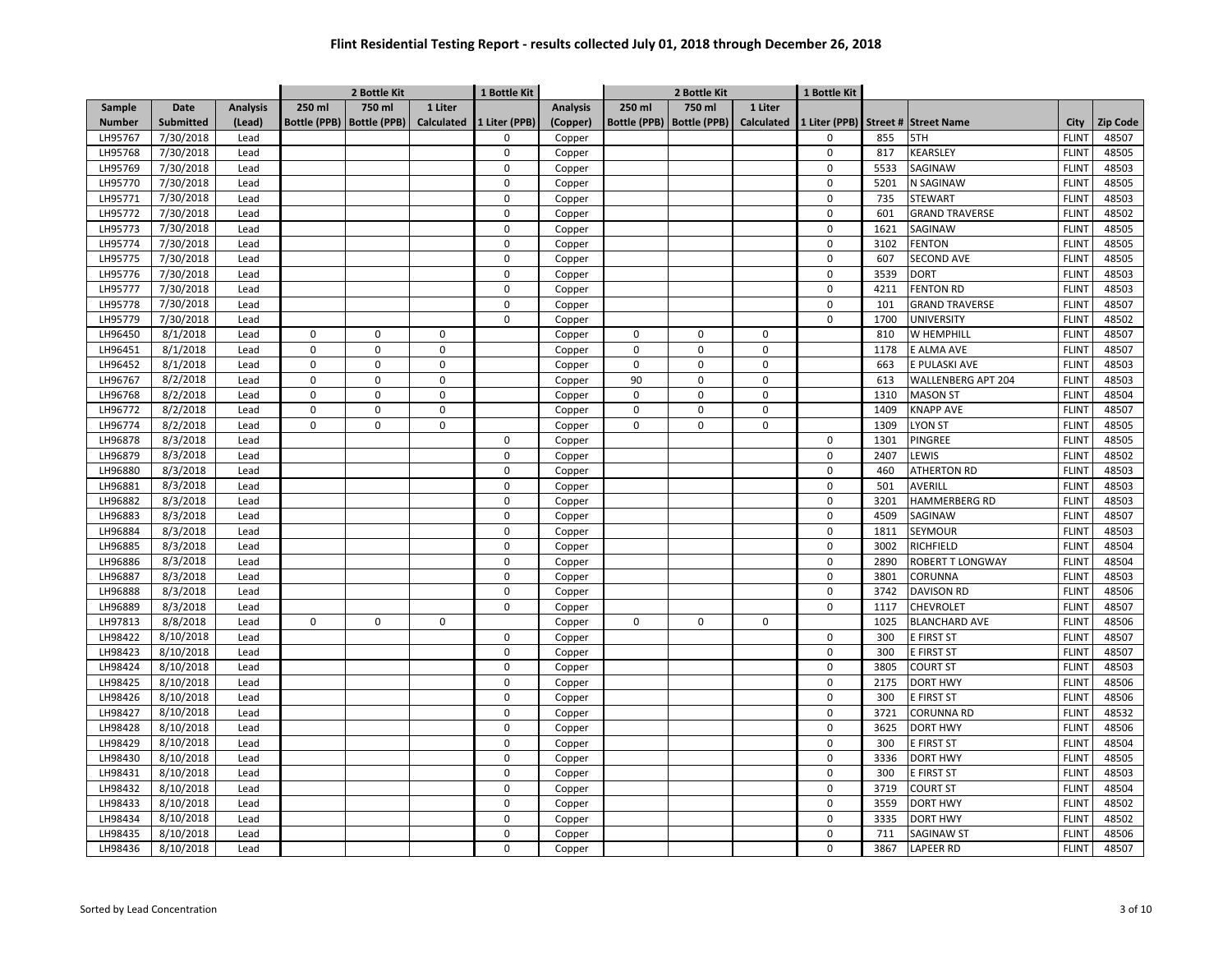|               |                  |                 |                     | 2 Bottle Kit        |             | 1 Bottle Kit  |                 | 2 Bottle Kit        |                     | 1 Bottle Kit |               |              |                      |              |          |
|---------------|------------------|-----------------|---------------------|---------------------|-------------|---------------|-----------------|---------------------|---------------------|--------------|---------------|--------------|----------------------|--------------|----------|
| Sample        | Date             | <b>Analysis</b> | 250 ml              | 750 ml              | 1 Liter     |               | <b>Analysis</b> | 250 ml              | 750 ml              | 1 Liter      |               |              |                      |              |          |
| <b>Number</b> | <b>Submitted</b> | (Lead)          | <b>Bottle (PPB)</b> | <b>Bottle (PPB)</b> | Calculated  | 1 Liter (PPB) | (Copper)        | <b>Bottle (PPB)</b> | <b>Bottle (PPB)</b> | Calculated   | 1 Liter (PPB) |              | Street # Street Name | City         | Zip Code |
| LH98437       | 8/10/2018        | Lead            |                     |                     |             | $\Omega$      | Copper          |                     |                     |              | 0             | 530          | <b>CENTER RD</b>     | <b>FLINT</b> | 48502    |
| LH98438       | 8/10/2018        | Lead            |                     |                     |             | $\mathbf 0$   | Copper          |                     |                     |              | $\pmb{0}$     | 300          | E FIRST ST           | <b>FLINT</b> | 48532    |
| LH98439       | 8/10/2018        | Lead            |                     |                     |             | $\mathbf{0}$  | Copper          |                     |                     |              | $\mathbf 0$   | 300          | E FIRST ST           | <b>FLINT</b> | 48507    |
| LH98440       | 8/10/2018        | Lead            |                     |                     |             | $\mathbf 0$   | Copper          |                     |                     |              | 0             | 300          | E FIRST ST           | <b>FLINT</b> | 48502    |
| LH98441       | 8/10/2018        | Lead            |                     |                     |             | $\mathbf 0$   | Copper          |                     |                     |              | 0             | 300          | E FIRST ST           | <b>FLINT</b> | 48507    |
| LH98442       | 8/10/2018        | Lead            |                     |                     |             | 0             | Copper          |                     |                     |              | 0             | 300          | E FIRST ST           | <b>FLINT</b> | 48502    |
| LH98443       | 8/10/2018        | Lead            |                     |                     |             | $\mathbf 0$   | Copper          |                     |                     |              | 0             | 300          | E FIRST ST           | <b>FLINT</b> | 48506    |
| LH98488       | 8/13/2018        | Lead            | $\Omega$            | $\mathbf 0$         | $\mathbf 0$ |               | Copper          | $\Omega$            | $\mathbf 0$         | 0            |               | 1729         | LYNBROOK DRIVE       | <b>FLINT</b> | 48507    |
| LH98489       | 8/13/2018        | Lead            | $\Omega$            | $\mathbf 0$         | $\mathbf 0$ |               | Copper          | $\Omega$            | $\mathbf 0$         | 0            |               | 2530         | <b>BAGLEY ST</b>     | <b>FLINT</b> | 48507    |
| LH98492       | 8/13/2018        | Lead            | $\Omega$            | $\Omega$            | $\mathbf 0$ |               | Copper          | $\Omega$            | $\mathbf 0$         | 0            |               | 3730         | <b>WHITTIER</b>      | <b>FLINT</b> | 48502    |
| LH98493       | 8/13/2018        | Lead            | $\Omega$            | $\mathbf 0$         | $\mathbf 0$ |               | Copper          | $\mathbf 0$         | $\mathbf 0$         | 0            |               | 1502         | W MCCLELLAN ST       | <b>FLINT</b> | 48503    |
| LH98494       | 8/13/2018        | Lead            | 0                   | $\mathbf 0$         | $\pmb{0}$   |               | Copper          | 90                  | $\mathbf 0$         | 0            |               | 311          | W 1ST AVE            | <b>FLINT</b> | 48506    |
| LH98497       | 8/13/2018        | Lead            | $\mathbf 0$         | $\mathbf 0$         | $\mathbf 0$ |               | Copper          | 80                  | 70                  | 70           |               | 311          | W 1ST AVE            | <b>FLINT</b> | 48502    |
| LH98498       | 8/13/2018        | Lead            |                     | $\mathbf 0$         |             |               | Copper          |                     | 60                  |              |               | 311          | W 1ST AVE            | <b>FLINT</b> | 48502    |
| LH98499       | 8/13/2018        | Lead            |                     | $\mathbf 0$         |             |               | Copper          |                     | $\mathsf 0$         |              |               | 311          | W 1ST AVE            | <b>FLINT</b> | 48502    |
| LH98500       | 8/13/2018        | Lead            |                     | $\mathbf 0$         |             |               | Copper          |                     | $\Omega$            |              |               | 311          | W 1ST AVE            | <b>FLINT</b> | 48502    |
| LH98501       | 8/13/2018        | Lead            |                     | $\mathbf 0$         |             |               | Copper          |                     | $\mathbf 0$         |              |               | 311          | W 1ST AVE            | <b>FLINT</b> | 48502    |
| LH98502       | 8/13/2018        | Lead            | 0                   | $\mathbf 0$         | $\mathbf 0$ |               | Copper          | $\mathbf 0$         | $\mathbf 0$         | 0            |               | 3730         | <b>WHITTIER AVE</b>  | <b>FLINT</b> | 48502    |
| LH98503       | 8/13/2018        | Lead            |                     | $\mathbf 0$         |             |               | Copper          |                     | $\mathbf 0$         |              |               | 3730         | <b>WHITTIER ST</b>   | <b>FLINT</b> | 48507    |
| LH98504       | 8/13/2018        | Lead            |                     | $\mathbf 0$         |             |               | Copper          |                     | $\mathsf 0$         |              |               | 3730         | <b>WHITTIER ST</b>   | <b>FLINT</b> | 48504    |
| LH98505       | 8/13/2018        | Lead            |                     | $\mathbf 0$         |             |               | Copper          |                     | $\mathbf 0$         |              |               | 3731         | <b>WHITTIER ST</b>   | <b>FLINT</b> | 0        |
| LH98506       | 8/13/2018        | Lead            |                     | $\mathbf 0$         |             |               | Copper          |                     | $\Omega$            |              |               | 3731         | <b>WHITTIER ST</b>   | <b>FLINT</b> | 48504    |
| LH99857       | 8/17/2018        | Lead            | $\mathbf 0$         | $\mathbf 0$         | $\mathsf 0$ |               | Copper          | $\mathbf 0$         | $\mathbf 0$         | 0            |               | 1923         | <b>WEAVER ST</b>     | <b>FLINT</b> | 48503    |
| LH99858       | 8/17/2018        | Lead            | $\Omega$            | $\mathbf 0$         | $\mathbf 0$ |               | Copper          | $\Omega$            | $\mathbf 0$         | 0            |               | 722          | PIERSON STREET       | <b>FLINT</b> | 48503    |
| LI00970       | 8/23/2018        | Lead            | 0                   | $\mathbf 0$         | $\mathsf 0$ |               | Copper          | $\mathbf 0$         | $\mathbf 0$         | 0            |               | 5802         | <b>GRIGGS DR</b>     | <b>FLINT</b> | 48503    |
| LI00971       | 8/23/2018        | Lead            | 0                   | $\mathbf 0$         | $\mathbf 0$ |               | Copper          | $\mathbf 0$         | $\mathbf 0$         | 0            |               | 2505         | <b>E COURT ST</b>    | <b>FLINT</b> | 48503    |
| LI00972       | 8/23/2018        | Lead            | 0                   | $\mathbf 0$         | $\mathbf 0$ |               | Copper          | 90                  | $\mathsf 0$         | 0            |               | 2125         | <b>BRIAR HILL</b>    | <b>FLINT</b> | 48503    |
| LI00973       | 8/23/2018        | Lead            | 0                   | $\mathbf 0$         | $\mathbf 0$ |               | Copper          | $\mathbf 0$         | $\mathbf 0$         | 0            |               | 710          | LOYOLA DR            | <b>FLINT</b> | 48503    |
| LI01273       | 8/24/2018        | Lead            |                     |                     |             | 0             | Copper          |                     |                     |              | 0             | 3725         | <b>DAVISON</b>       | <b>FLINT</b> | 48506    |
| LI01274       | 8/24/2018        | Lead            |                     |                     |             | $\mathsf 0$   | Copper          |                     |                     |              | 0             | 3402         | <b>DAVISON</b>       | <b>FLINT</b> | 48506    |
| LI01275       | 8/24/2018        | Lead            |                     |                     |             | $\mathbf 0$   | Copper          |                     |                     |              | 0             | 512          | <b>DORT HWY</b>      | <b>FLINT</b> | 48506    |
| LI01276       | 8/24/2018        | Lead            |                     |                     |             | $\mathbf 0$   | Copper          |                     |                     |              | 0             | 2132         | <b>DAVISON</b>       | <b>FLINT</b> | 48506    |
| LI01277       | 8/24/2018        | Lead            |                     |                     |             | $\mathbf 0$   | Copper          |                     |                     |              | 0             | 1740         | <b>DORT HWY</b>      | <b>FLINT</b> | 48506    |
| LI01278       | 8/24/2018        | Lead            |                     |                     |             | $\mathbf 0$   | Copper          |                     |                     |              | 0             | 2214         | PIERSON RD           | <b>FLINT</b> | 48507    |
| LI01279       | 8/24/2018        | Lead            |                     |                     |             | $\mathbf 0$   | Copper          |                     |                     |              | 0             | 3826         | DAVISON RD           | <b>FLINT</b> | 48507    |
| LI01280       | 8/24/2018        | Lead            |                     |                     |             | $\Omega$      | Copper          |                     |                     |              | 0             | 3506         | <b>CLIO RD</b>       | <b>FLINT</b> | 48506    |
| LI01281       | 8/24/2018        | Lead            |                     |                     |             | $\Omega$      | Copper          |                     |                     |              | 0             | 3719         | <b>DAVISON</b>       | <b>FLINT</b> | 48503    |
| LI01282       | 8/24/2018        | Lead            |                     |                     |             | $\Omega$      | Copper          |                     |                     |              | 0             | 3849         | <b>DAVISON RD</b>    | <b>FLINT</b> | 48504    |
| LI01283       | 8/24/2018        | Lead            |                     |                     |             | $\mathbf 0$   | Copper          |                     |                     |              | 0             | 1653         | <b>DAVISON</b>       | <b>FLINT</b> | 48506    |
| LI01284       | 8/24/2018        | Lead            |                     |                     |             | $\mathbf 0$   | Copper          |                     |                     |              | 0             | 1816         | <b>DAVISON</b>       | <b>FLINT</b> | 48503    |
| LI01285       | 8/24/2018        | Lead            |                     |                     |             | $\mathbf 0$   | Copper          |                     |                     |              | 0             | $\mathbf{1}$ | RIVERFRONT           | <b>FLINT</b> | 48506    |
| LI01286       | 8/24/2018        | Lead            |                     |                     |             | $\mathsf 0$   | Copper          |                     |                     |              | 0             | 4601         | SAGINAW              | <b>FLINT</b> | 48503    |
| LI01287       | 8/24/2018        | Lead            |                     |                     |             | $\mathbf 0$   | Copper          |                     |                     |              | $\pmb{0}$     | 2501         | PIERSON RD           | <b>FLINT</b> | 48505    |
| LI01288       | 8/24/2018        | Lead            |                     |                     |             | $\Omega$      | Copper          |                     |                     |              | 0             | 1765         | <b>DORT HWY</b>      | <b>FLINT</b> | 48504    |
| LI01289       | 8/24/2018        | Lead            |                     |                     |             | $\mathbf 0$   | Copper          |                     |                     |              | 0             | 2200         | <b>DORT HWY</b>      | <b>FLINT</b> | 48503    |
| LI01290       | 8/24/2018        | Lead            |                     |                     |             | $\mathbf 0$   | Copper          |                     |                     |              | 0             | 1913         | E COURT ST           | <b>FLINT</b> | 48503    |
| LI01291       | 8/24/2018        | Lead            |                     |                     |             | 0             | Copper          |                     |                     |              | 0             | 625          | <b>DORT HWY</b>      | <b>FLINT</b> | 48503    |
| LI01292       | 8/24/2018        | Lead            |                     |                     |             | $\mathbf 0$   | Copper          |                     |                     |              | 0             | 519          | <b>DORT HWY</b>      | <b>FLINT</b> | 48506    |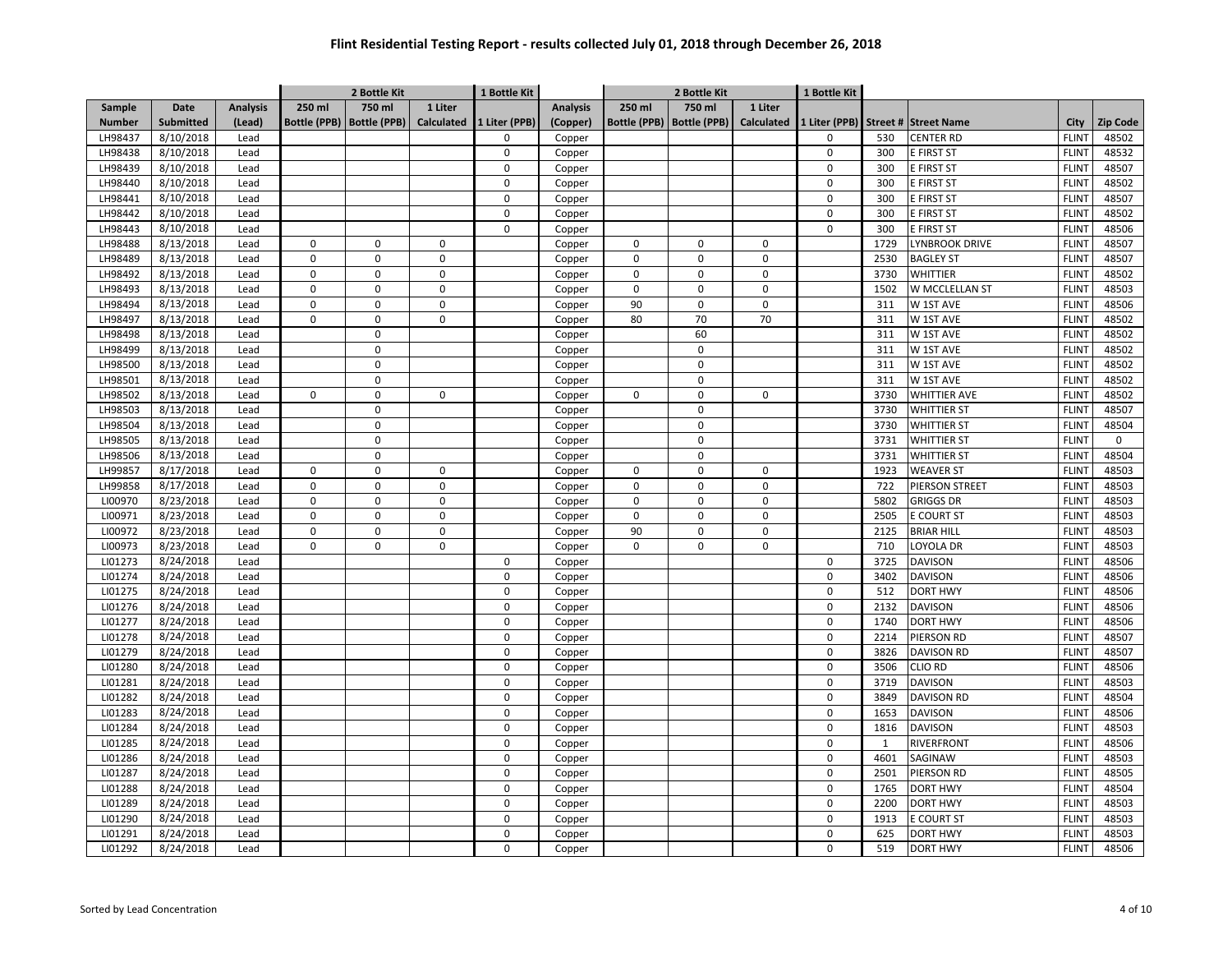|               |                  |                 |                     | 2 Bottle Kit        |             | 1 Bottle Kit  |                 | 2 Bottle Kit        |                     | 1 Bottle Kit      |               |      |                      |              |                 |
|---------------|------------------|-----------------|---------------------|---------------------|-------------|---------------|-----------------|---------------------|---------------------|-------------------|---------------|------|----------------------|--------------|-----------------|
| Sample        | Date             | <b>Analysis</b> | 250 ml              | 750 ml              | 1 Liter     |               | <b>Analysis</b> | 250 ml              | 750 ml              | 1 Liter           |               |      |                      |              |                 |
| <b>Number</b> | <b>Submitted</b> | (Lead)          | <b>Bottle (PPB)</b> | <b>Bottle (PPB)</b> | Calculated  | 1 Liter (PPB) | (Copper)        | <b>Bottle (PPB)</b> | <b>Bottle (PPB)</b> | <b>Calculated</b> | 1 Liter (PPB) |      | Street # Street Name | City         | <b>Zip Code</b> |
| LI01293       | 8/24/2018        | Lead            |                     |                     |             | $\Omega$      | Copper          |                     |                     |                   | $\Omega$      | 750  | <b>CENTER RD</b>     | <b>FLINT</b> | 48506           |
| LI01294       | 8/24/2018        | Lead            |                     |                     |             | $\mathbf 0$   | Copper          |                     |                     |                   | $\pmb{0}$     | 101  | <b>DORT HWY</b>      | <b>FLINT</b> | 48503           |
| LI01295       | 8/24/2018        | Lead            |                     |                     |             | $\Omega$      | Copper          |                     |                     |                   | $\mathbf 0$   | 915  | <b>DORT HWY</b>      | <b>FLINT</b> | 48506           |
| LI01296       | 8/24/2018        | Lead            |                     |                     |             | $\mathbf 0$   | Copper          |                     |                     |                   | $\pmb{0}$     | 711  | SAGINAW              | <b>FLINT</b> | 48503           |
| LI01297       | 8/24/2018        | Lead            |                     |                     |             | $\mathbf 0$   | Copper          |                     |                     |                   | $\mathbf 0$   | 1831 | <b>DORT HWY</b>      | <b>FLINT</b> | 48504           |
| LI01782       | 8/28/2018        | Lead            |                     | $\mathsf 0$         |             |               | Copper          |                     | 90                  |                   |               | 1528 | <b>ILLINOIS AVE</b>  | <b>FLINT</b> | 48506           |
| LI02826       | 9/4/2018         | Lead            | $\mathbf 0$         | $\mathbf 0$         | 0           |               | Copper          | $\mathbf 0$         | $\mathbf 0$         | $\mathbf 0$       |               | 3413 | <b>WHITNEY AVE</b>   | <b>FLINT</b> | 48504           |
| LI02828       | 9/4/2018         | Lead            | $\mathbf 0$         | $\mathbf 0$         | 0           |               | Copper          | 70                  | 50                  | 60                |               |      |                      | <b>FLINT</b> | 48506           |
| LI02829       | 9/4/2018         | Lead            | $\mathbf 0$         | $\mathbf 0$         | $\Omega$    |               | Copper          | $\mathbf 0$         | $\mathbf 0$         | 0                 |               | 618  | <b>EDMUND ST</b>     | <b>FLINT</b> | 48506           |
| LI02831       | 9/4/2018         | Lead            | $\mathbf 0$         | $\mathbf 0$         | 0           |               | Copper          | 70                  | 50                  | 60                |               | 1843 | <b>CHELAN ST</b>     | <b>FLINT</b> | 48506           |
| LI03518       | 9/6/2018         | Lead            | $\mathbf 0$         | $\mathbf 0$         | 0           |               | Copper          | $\mathbf 0$         | $\mathbf 0$         | $\mathbf 0$       |               | 4226 | <b>BROWNELL BLVD</b> | <b>FLINT</b> | 48506           |
| LI03519       | 9/6/2018         | Lead            | $\mathbf 0$         | $\mathbf 0$         | $\mathsf 0$ |               | Copper          | $\mathbf 0$         | $\pmb{0}$           | 0                 |               | 621  | <b>MASON ST</b>      | <b>FLINT</b> | 48502           |
| LI03944       | 9/7/2018         | Lead            |                     |                     |             | $\mathbf 0$   | Copper          |                     |                     |                   | $\mathbf 0$   | 3301 | <b>DAVISON RD</b>    | <b>FLINT</b> | 48505           |
| LI03945       | 9/7/2018         | Lead            |                     |                     |             | $\mathbf 0$   | Copper          |                     |                     |                   | $\pmb{0}$     | 812  | <b>ROOT</b>          | <b>FLINT</b> | 48504           |
| LI03946       | 9/7/2018         | Lead            |                     |                     |             | $\mathbf 0$   | Copper          |                     |                     |                   | $\pmb{0}$     | 1401 | <b>E COURT ST</b>    | <b>FLINT</b> | 48503           |
| LI03947       | 9/7/2018         | Lead            |                     |                     |             | $\mathbf 0$   | Copper          |                     |                     |                   | $\mathbf 0$   | 2922 | <b>FLUSHING</b>      | <b>FLINT</b> | 48506           |
| LI03948       | 9/7/2018         | Lead            |                     |                     |             | $\mathbf 0$   | Copper          |                     |                     |                   | $\pmb{0}$     | 3212 | <b>CLIO RD</b>       | <b>FLINT</b> | 48503           |
| LI03949       | 9/7/2018         | Lead            |                     |                     |             | $\mathbf 0$   | Copper          |                     |                     |                   | $\pmb{0}$     | 635  | SAGINAW              | <b>FLINT</b> | 48503           |
| LI03951       | 9/7/2018         | Lead            |                     |                     |             | $\mathbf 0$   | Copper          |                     |                     |                   | $\mathbf 0$   | 2319 | <b>BAGLEY</b>        | <b>FLINT</b> | 48503           |
| LI03952       | 9/7/2018         | Lead            |                     |                     |             | $\mathbf 0$   | Copper          |                     |                     |                   | $\pmb{0}$     | 305  | WALNUT               | <b>FLINT</b> | 48503           |
| LI03953       | 9/7/2018         | Lead            |                     |                     |             | $\Omega$      | Copper          |                     |                     |                   | $\Omega$      | 3631 | <b>MILLER</b>        | <b>FLINT</b> | 48503           |
| LI03954       | 9/7/2018         | Lead            |                     |                     |             | $\Omega$      | Copper          |                     |                     |                   | $\mathbf 0$   | 303  | KEARSLEY             | <b>FLINT</b> | 48503           |
| LI03955       | 9/7/2018         | Lead            |                     |                     |             | $\Omega$      | Copper          |                     |                     |                   | $\mathbf 0$   | 3100 | <b>LAKEWOOD</b>      | <b>FLINT</b> | 48503           |
| LI03956       | 9/7/2018         | Lead            |                     |                     |             | $\mathbf 0$   | Copper          |                     |                     |                   | $\pmb{0}$     | 3900 | <b>HAMMERBERG</b>    | <b>FLINT</b> | 48503           |
| LI03957       | 9/7/2018         | Lead            |                     |                     |             | $\mathbf 0$   | Copper          |                     |                     |                   | 100           | 2525 | <b>DORT HWY</b>      | <b>FLINT</b> | 48506           |
| LI03958       | 9/7/2018         | Lead            |                     |                     |             | $\mathbf 0$   | Copper          |                     |                     |                   | $\pmb{0}$     | 1902 | <b>HAMMERBERG RD</b> | <b>FLINT</b> | 48506           |
| LI03959       | 9/7/2018         | Lead            |                     |                     |             | $\Omega$      | Copper          |                     |                     |                   | $\mathbf 0$   | 609  | <b>FIFTH</b>         | <b>FLINT</b> | 48506           |
| LI03960       | 9/7/2018         | Lead            |                     |                     |             | $\mathbf 0$   | Copper          |                     |                     |                   | $\pmb{0}$     | 3405 | <b>CLIO RD</b>       | <b>FLINT</b> | 48506           |
| LI03961       | 9/7/2018         | Lead            |                     |                     |             | $\Omega$      | Copper          |                     |                     |                   | $\mathbf 0$   | 432  | SAGINAW              | <b>FLINT</b> | 48506           |
| LI03962       | 9/7/2018         | Lead            |                     |                     |             | $\mathbf 0$   | Copper          |                     |                     |                   | $\pmb{0}$     | 4815 | <b>CLIO RD</b>       | <b>FLINT</b> | 48506           |
| LI03963       | 9/7/2018         | Lead            |                     |                     |             | $\mathbf 0$   | Copper          |                     |                     |                   | $\mathbf 0$   | 3801 | <b>CLIO RD</b>       | <b>FLINT</b> | 48506           |
| LI03964       | 9/7/2018         | Lead            |                     |                     |             | $\mathbf 0$   | Copper          |                     |                     |                   | $\pmb{0}$     | 2017 | <b>DAVISON</b>       | <b>FLINT</b> | 48503           |
| LI03965       | 9/7/2018         | Lead            |                     |                     |             | $\mathbf 0$   | Copper          |                     |                     |                   | $\pmb{0}$     | 3622 | <b>CLIO RD</b>       | <b>FLINT</b> | $\mathbf 0$     |
| LI03966       | 9/7/2018         | Lead            |                     |                     |             | $\Omega$      | Copper          |                     |                     |                   | $\pmb{0}$     | 533  | <b>ELSO</b>          | <b>FLINT</b> | 48505           |
| LI03967       | 9/7/2018         | Lead            |                     |                     |             | $\Omega$      | Copper          |                     |                     |                   | $\mathbf 0$   | 3510 | CLIO RD              | <b>FLINT</b> | 0               |
| LI03968       | 9/7/2018         | Lead            |                     |                     |             | $\Omega$      | Copper          |                     |                     |                   | $\Omega$      | 1401 | E COURT              | <b>FLINT</b> | 48503           |
| LI05306       | 9/13/2018        | Lead            | $\mathbf 0$         | $\mathbf 0$         | $\mathbf 0$ |               | Copper          | $\mathbf 0$         | $\mathbf 0$         | $\mathbf 0$       |               | 3618 | <b>PINGREE AVE</b>   | <b>FLINT</b> | 48505           |
| LI05307       | 9/13/2018        | Lead            | $\mathbf 0$         | $\mathbf 0$         | $\mathsf 0$ |               | Copper          | 100                 | 120                 | 110               |               | 4205 | <b>MENTON ST</b>     | <b>FLINT</b> | 48504           |
| LI05308       | 9/13/2018        | Lead            | $\mathbf 0$         | $\mathsf 0$         | 0           |               | Copper          | $\mathbf 0$         | $\mathbf 0$         | 0                 |               | 3323 | <b>DAVISON RD</b>    | <b>FLINT</b> | 48503           |
| LI05309       | 9/13/2018        | Lead            | $\mathbf 0$         | $\mathbf 0$         | 0           |               | Copper          | $\mathsf 0$         | $\pmb{0}$           | 0                 |               | 426  | W FIRST AVE          | <b>FLINT</b> | 48504           |
| LI05311       | 9/13/2018        | Lead            | $\mathbf 0$         | $\mathbf 0$         | $\mathbf 0$ |               | Copper          | $\mathbf 0$         | $\mathbf 0$         | 0                 |               | 903  | <b>E COURT ST</b>    | <b>FLINT</b> | 48506           |
| LI05312       | 9/13/2018        | Lead            | $\pmb{0}$           | $\mathbf 0$         | 0           |               | Copper          | $\mathsf 0$         | $\pmb{0}$           | 0                 |               | 3709 | <b>COMANCHE AVE</b>  | <b>FLINT</b> | 48503           |
| LI05313       | 9/13/2018        | Lead            | $\mathbf 0$         | $\mathbf 0$         | $\mathbf 0$ |               | Copper          | 90                  | $\mathbf 0$         | 0                 |               | 1553 | <b>MABEL AVE</b>     | <b>FLINT</b> | 48503           |
| LI05314       | 9/13/2018        | Lead            | $\mathbf 0$         | $\mathbf 0$         | $\mathbf 0$ |               | Copper          | $\mathbf 0$         | $\mathbf 0$         | 0                 |               | 2023 | <b>CRESTBROOK LN</b> | <b>FLINT</b> | 48503           |
| LI05315       | 9/13/2018        | Lead            | $\mathsf 0$         | $\mathbf 0$         | $\mathbf 0$ |               | Copper          | 0                   | $\mathbf 0$         | 0                 |               | 1118 | PETTIBONE AVE        | <b>FLINT</b> | 48504           |
| LI05621       | 9/14/2018        | Lead            |                     |                     |             | 0             | Copper          |                     |                     |                   | $\pmb{0}$     | 555  | SAGINAW              | <b>FLINT</b> | 48502           |
| LI05622       | 9/14/2018        | Lead            |                     |                     |             | $\mathbf 0$   | Copper          |                     |                     |                   | $\mathbf 0$   | 500  | <b>SAGINAW</b>       | <b>FLINT</b> | 48503           |
| LI05623       | 9/14/2018        | Lead            |                     |                     |             | $\mathbf 0$   | Copper          |                     |                     |                   | $\Omega$      | 340  | SAGINAW              | <b>FLINT</b> | 48503           |
|               |                  |                 |                     |                     |             |               |                 |                     |                     |                   |               |      |                      |              |                 |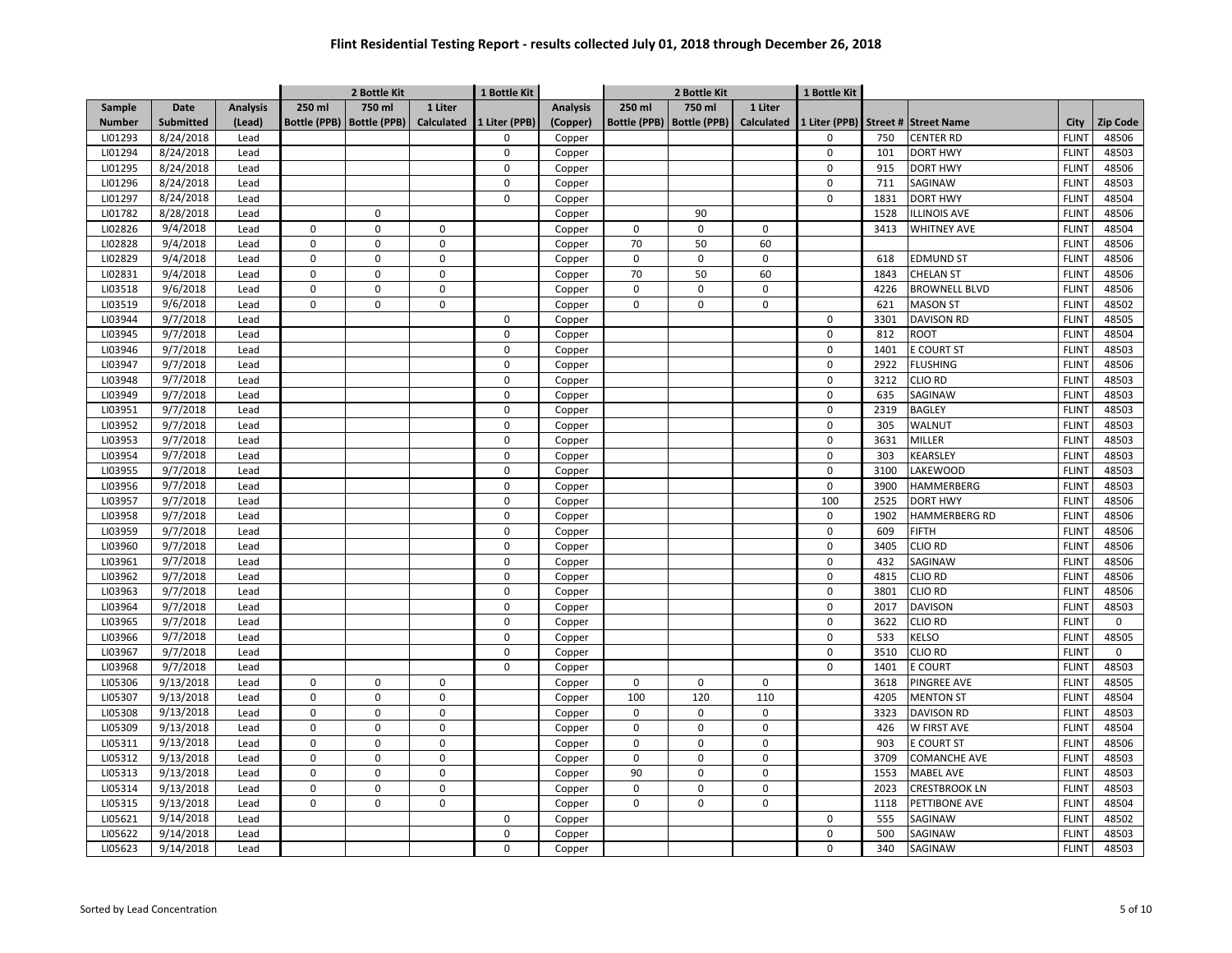|               |                  |                 |                     | 2 Bottle Kit        |             | 1 Bottle Kit  |                 | 2 Bottle Kit        |                     |            | 1 Bottle Kit  |      |                      |              |                 |
|---------------|------------------|-----------------|---------------------|---------------------|-------------|---------------|-----------------|---------------------|---------------------|------------|---------------|------|----------------------|--------------|-----------------|
| Sample        | Date             | <b>Analysis</b> | 250 ml              | 750 ml              | 1 Liter     |               | <b>Analysis</b> | 250 ml              | 750 ml              | 1 Liter    |               |      |                      |              |                 |
| <b>Number</b> | <b>Submitted</b> | (Lead)          | <b>Bottle (PPB)</b> | <b>Bottle (PPB)</b> | Calculated  | 1 Liter (PPB) | (Copper)        | <b>Bottle (PPB)</b> | <b>Bottle (PPB)</b> | Calculated | 1 Liter (PPB) |      | Street # Street Name | City         | <b>Zip Code</b> |
| LI05624       | 9/14/2018        | Lead            |                     |                     |             | $\Omega$      | Copper          |                     |                     |            | $\Omega$      | 3818 | COURT ST             | <b>FLINT</b> | 48503           |
| LI05625       | 9/14/2018        | Lead            |                     |                     |             | $\mathbf 0$   | Copper          |                     |                     |            | 0             | 3110 | RICHFIELD            | <b>FLINT</b> | 48502           |
| LI05626       | 9/14/2018        | Lead            |                     |                     |             | $\mathbf 0$   | Copper          |                     |                     |            | $\mathbf 0$   | 755  | SAGINAW              | <b>FLINT</b> | 48507           |
| LI05627       | 9/14/2018        | Lead            |                     |                     |             | $\mathbf 0$   | Copper          |                     |                     |            | 0             | 836  | SAGINAW              | <b>FLINT</b> | 48507           |
| LI05628       | 9/14/2018        | Lead            |                     |                     |             | $\mathbf 0$   | Copper          |                     |                     |            | $\mathbf 0$   | 746  | SAGINAW              | <b>FLINT</b> | 48507           |
| LI05629       | 9/14/2018        | Lead            |                     |                     |             | $\mathbf 0$   | Copper          |                     |                     |            | 0             | 3822 | COURT                | <b>FLINT</b> | 48503           |
| LI05630       | 9/14/2018        | Lead            |                     |                     |             | $\mathbf 0$   | Copper          |                     |                     |            | $\mathbf 0$   | 522  | <b>BUCKHAM ALLEY</b> | <b>FLINT</b> | 48503           |
| LI05631       | 9/14/2018        | Lead            |                     |                     |             | $\mathbf 0$   | Copper          |                     |                     |            | $\mathbf 0$   | 531  | SAGINAW              | <b>FLINT</b> | 48504           |
| LI05632       | 9/14/2018        | Lead            |                     |                     |             | $\mathbf 0$   | Copper          |                     |                     |            | $\mathbf 0$   | 555  | SAGINAW              | <b>FLINT</b> | 48502           |
| LI05633       | 9/14/2018        | Lead            |                     |                     |             | $\mathbf 0$   | Copper          |                     |                     |            | 0             | 1401 | <b>E COURT</b>       | <b>FLINT</b> | 48504           |
| LI05634       | 9/14/2018        | Lead            |                     |                     |             | $\mathbf 0$   | Copper          |                     |                     |            | $\mathbf 0$   | 3205 | SAGINAW              | <b>FLINT</b> | 48504           |
| LI05635       | 9/14/2018        | Lead            |                     |                     |             | $\mathbf 0$   | Copper          |                     |                     |            | 0             | 800  | SAGINAW              | <b>FLINT</b> | 48506           |
| LI05636       | 9/14/2018        | Lead            |                     |                     |             | $\mathbf 0$   | Copper          |                     |                     |            | 0             | 432  | SAGINAW              | <b>FLINT</b> | 48504           |
| LI05637       | 9/14/2018        | Lead            |                     |                     |             | $\mathbf 0$   | Copper          |                     |                     |            | 0             | 444  | SAGINAW              | <b>FLINT</b> | 48506           |
| LI05739       | 9/17/2018        | Lead            | 0                   | $\mathsf 0$         | $\mathsf 0$ |               | Copper          | 0                   | 0                   | 0          |               | 922  | <b>BLANCHARD AVE</b> | <b>FLINT</b> | 48504           |
| LI05741       | 9/17/2018        | Lead            | $\mathbf 0$         | $\mathbf 0$         | $\mathbf 0$ |               | Copper          | $\mathbf 0$         | $\mathbf 0$         | 0          |               | 2109 | <b>BARBARA DRIVE</b> | <b>FLINT</b> | 48503           |
| LI05742       | 9/17/2018        | Lead            | $\pmb{0}$           | $\mathsf 0$         | $\mathbf 0$ |               | Copper          | $\mathbf 0$         | $\mathbf 0$         | 0          |               | 826  | <b>FRANK ST</b>      | <b>FLINT</b> | 48503           |
| LI05743       | 9/17/2018        | Lead            | $\pmb{0}$           | $\mathsf 0$         | 0           |               | Copper          | $\mathbf 0$         | $\mathsf 0$         | 0          |               | 1914 | WINDSOR LANE         | <b>FLINT</b> | 48507           |
| LI05744       | 9/17/2018        | Lead            | $\pmb{0}$           | $\mathbf 0$         | 0           |               | Copper          | $\mathbf 0$         | $\mathbf 0$         | 0          |               | 2109 | <b>BARBARA DRIVE</b> | <b>FLINT</b> | 48506           |
| LI06954       | 9/20/2018        | Lead            | $\mathbf 0$         | $\mathbf 0$         | 0           |               | Copper          | $\mathbf 0$         | $\mathbf 0$         | 0          |               | 1414 | <b>BENT DRIVE</b>    | <b>FLINT</b> | 48503           |
| LI06955       | 9/20/2018        | Lead            | $\mathbf 0$         | $\mathbf 0$         | 0           |               | Copper          | $\Omega$            | $\mathbf 0$         | 0          |               | 1010 | <b>DELL AVE</b>      | <b>FLINT</b> | 48503           |
| LI06956       | 9/20/2018        | Lead            | $\mathbf 0$         | $\mathbf 0$         | 0           |               | Copper          | $\mathbf 0$         | $\mathbf 0$         | 0          |               | 1328 | <b>BELLCREEK DR</b>  | <b>FLINT</b> | 48507           |
| LI06957       | 9/20/2018        | Lead            | $\mathbf 0$         | $\mathbf 0$         | 0           |               | Copper          | 60                  | $\mathbf 0$         | 0          |               | 1117 | NELSON ST            | <b>FLINT</b> | 48506           |
| LI06958       | 9/20/2018        | Lead            | $\mathbf 0$         | $\mathbf 0$         | $\mathsf 0$ |               | Copper          | $\mathbf 0$         | $\mathbf 0$         | 0          |               | 2113 | CHATEAU DR           | <b>FLINT</b> | 48507           |
| LI06959       | 9/20/2018        | Lead            | $\mathbf 0$         | $\mathbf 0$         | 0           |               | Copper          | $\mathbf 0$         | $\mathbf 0$         | 0          |               | 1702 | KENWOOD              | <b>FLINT</b> | 48507           |
| LI07295       | 9/21/2018        | Lead            |                     |                     |             | 0             | Copper          |                     |                     |            | 0             | 303  | <b>CEARSLEY</b>      | <b>FLINT</b> | 48503           |
| LI07296       | 9/21/2018        | Lead            |                     |                     |             | $\mathbf 0$   | Copper          |                     |                     |            | $\mathbf 0$   | 303  | KEARSLEY             | <b>FLINT</b> | 48503           |
| LI07297       | 9/21/2018        | Lead            |                     |                     |             | 0             | Copper          |                     |                     |            | 0             | 621  | COURT ST             | <b>FLINT</b> | 48502           |
| LI07298       | 9/21/2018        | Lead            |                     |                     |             | $\Omega$      | Copper          |                     |                     |            | $\mathbf 0$   | 1120 | KEARSLEY             | <b>FLINT</b> | 48502           |
| LI07299       | 9/21/2018        | Lead            |                     |                     |             | $\mathbf 0$   | Copper          |                     |                     |            | 0             | 2415 | <b>DORT HWY</b>      | <b>FLINT</b> | 48502           |
| LI07300       | 9/21/2018        | Lead            |                     |                     |             | $\mathbf 0$   | Copper          |                     |                     |            | $\mathbf 0$   | 3502 | APEER                | <b>FLINT</b> | 48506           |
| LI07301       | 9/21/2018        | Lead            |                     |                     |             | $\mathbf 0$   | Copper          |                     |                     |            | 0             | 620  | COURT                | <b>FLINT</b> | 48506           |
| LI07302       | 9/21/2018        | Lead            |                     |                     |             | $\mathbf 0$   | Copper          |                     |                     |            | 0             | 303  | KEARSLEY             | <b>FLINT</b> | 48502           |
| LI07303       | 9/21/2018        | Lead            |                     |                     |             | $\mathbf 0$   | Copper          |                     |                     |            | 0             | 2920 | COURT ST             | <b>FLINT</b> | 48502           |
| LI07304       | 9/21/2018        | Lead            |                     |                     |             | $\Omega$      | Copper          |                     |                     |            | $\mathbf 0$   | 412  | <b>FIRST</b>         | <b>FLINT</b> | 48502           |
| LI07305       | 9/21/2018        | Lead            |                     |                     |             | $\mathbf 0$   | Copper          |                     |                     |            | $\mathbf 0$   | 3501 | APEER RD             | <b>FLINT</b> | 48506           |
| LI07306       | 9/21/2018        | Lead            |                     |                     |             | $\Omega$      | Copper          |                     |                     |            | $\mathbf 0$   | 303  | <b>CEARSLEY</b>      | <b>FLINT</b> | 48502           |
| LI07307       | 9/21/2018        | Lead            |                     |                     |             | $\mathbf 0$   | Copper          |                     |                     |            | 0             | 1922 | <b>IOWA</b>          | <b>FLINT</b> | 48502           |
| LI07308       | 9/21/2018        | Lead            |                     |                     |             | $\mathbf 0$   | Copper          |                     |                     |            | $\mathbf 0$   | 3711 | WESTERN RD           | <b>FLINT</b> | 48502           |
| LI07902       | 9/25/2018        | Lead            | $\mathbf 0$         | $\mathbf 0$         | 0           |               | Copper          | 0                   | $\mathsf 0$         | 0          |               | 1401 | <b>VERMEDA AVE</b>   | <b>FLINT</b> | 48503           |
| LI07903       | 9/25/2018        | Lead            | $\mathbf 0$         | $\mathbf 0$         | $\mathsf 0$ |               | Copper          | 50                  | $\mathbf 0$         | 0          |               | 800  | E COURT ST #335      | <b>FLINT</b> | 48503           |
| LI07904       | 9/25/2018        | Lead            | $\mathbf 0$         | $\mathbf 0$         | 0           |               | Copper          | 0                   | $\mathbf 0$         | 0          |               | 2817 | COMANCHE AVE         | <b>FLINT</b> | 48502           |
| LI09031       | 9/28/2018        | Lead            |                     |                     |             | $\mathbf 0$   | Copper          |                     |                     |            | 100           | 1241 | <b>CEARSLEY</b>      | <b>FLINT</b> | 48502           |
| LI09032       | 9/28/2018        | Lead            |                     |                     |             | $\mathbf 0$   | Copper          |                     |                     |            | $\mathbf 0$   | 5802 | <b>DUPONT</b>        | <b>FLINT</b> | 48502           |
| LI09033       | 9/28/2018        | Lead            |                     |                     |             | $\mathbf 0$   | Copper          |                     |                     |            | $\mathbf 0$   | 3115 | <b>AWNDALE</b>       | <b>FLINT</b> | 48503           |
| LI09035       | 9/28/2018        | Lead            |                     |                     |             | 0             | Copper          |                     |                     |            | 0             | 3410 | <b>FENTON</b>        | <b>FLINT</b> | 48504           |
| LI09036       | 9/28/2018        | Lead            |                     |                     |             | $\mathbf 0$   | Copper          |                     |                     |            | $\mathbf 0$   | 2210 | FRANKLIN             | <b>FLINT</b> | 48504           |
| LI09037       | 9/28/2018        | Lead            |                     |                     |             | $\mathbf 0$   | Copper          |                     |                     |            | $\mathbf 0$   | 812  | LEITH                | <b>FLINT</b> | 48507           |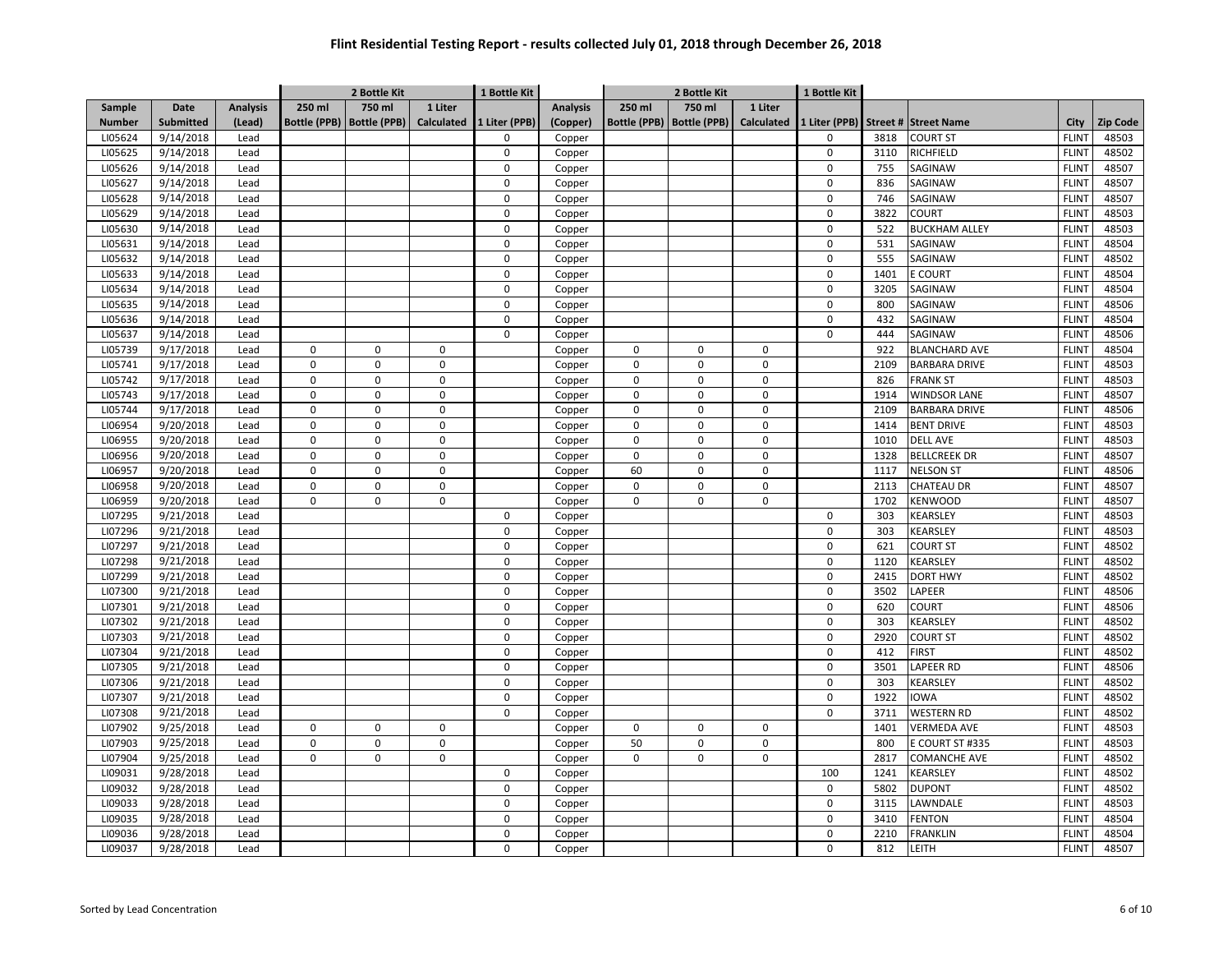|               |            |                 |             | 2 Bottle Kit                |                   | 1 Bottle Kit  |                 | 2 Bottle Kit        |                     | 1 Bottle Kit      |               |      |                           |              |             |
|---------------|------------|-----------------|-------------|-----------------------------|-------------------|---------------|-----------------|---------------------|---------------------|-------------------|---------------|------|---------------------------|--------------|-------------|
| Sample        | Date       | <b>Analysis</b> | 250 ml      | 750 ml                      | 1 Liter           |               | <b>Analysis</b> | 250 ml              | 750 ml              | 1 Liter           |               |      |                           |              |             |
| <b>Number</b> | Submitted  | (Lead)          |             | Bottle (PPB)   Bottle (PPB) | <b>Calculated</b> | 1 Liter (PPB) | (Copper)        | <b>Bottle (PPB)</b> | <b>Bottle (PPB)</b> | <b>Calculated</b> | 1 Liter (PPB) |      | Street # Street Name      | City         | Zip Code    |
| LI09038       | 9/28/2018  | Lead            |             |                             |                   | $\Omega$      | Copper          |                     |                     |                   | $\Omega$      | 1185 | FOSS AVE                  | <b>FLINT</b> | 48504       |
| LI09039       | 9/28/2018  | Lead            |             |                             |                   | $\mathbf 0$   | Copper          |                     |                     |                   | $\mathsf 0$   | 2238 | <b>BRISTOL RD</b>         | <b>FLINT</b> | 48503       |
| LI09040       | 9/28/2018  | Lead            |             |                             |                   | 0             | Copper          |                     |                     |                   | 50            | 930  | MYRTLE                    | <b>FLINT</b> | 48504       |
| LI09041       | 9/28/2018  | Lead            |             |                             |                   | $\mathbf 0$   | Copper          |                     |                     |                   | 0             | 2400 | SAGINAW                   | <b>FLINT</b> | 48507       |
| LI09042       | 9/28/2018  | Lead            |             |                             |                   | $\mathbf 0$   | Copper          |                     |                     |                   | 0             | 617  | <b>DORT HWY</b>           | <b>FLINT</b> | 48505       |
| LI09043       | 9/28/2018  | Lead            |             |                             |                   | $\mathbf 0$   | Copper          |                     |                     |                   | 0             | 4500 | N DORT HWY                | <b>FLINT</b> | 48503       |
| LI09044       | 9/28/2018  | Lead            |             |                             |                   | 0             | Copper          |                     |                     |                   | 0             | 1201 | <b>GRAND TRAVERSE</b>     | <b>FLINT</b> | 48504       |
| LI09045       | 9/28/2018  | Lead            |             |                             |                   | $\Omega$      | Copper          |                     |                     |                   | $\Omega$      | 1510 | <b>STEWART AVE</b>        | <b>FLINT</b> | 48503       |
| LI09046       | 9/28/2018  | Lead            |             |                             |                   | $\Omega$      | Copper          |                     |                     |                   | $\Omega$      | 4108 | SAGINAW                   | <b>FLINT</b> | 48502       |
| LI09402       | 10/2/2018  | Lead            | $\Omega$    | $\mathbf 0$                 | $\mathbf 0$       |               | Copper          | $\Omega$            | $\mathbf 0$         | $\Omega$          |               | 1645 | COLORADO AVE              | <b>FLINT</b> | 48502       |
| LI09404       | 10/2/2018  | Lead            | $\Omega$    | $\mathbf 0$                 | $\mathbf 0$       |               | Copper          | $\mathbf 0$         | $\mathbf 0$         | $\mathbf 0$       |               | 1313 | INGLESIDE RD              | <b>FLINT</b> | 48503       |
| LI09405       | 10/2/2018  | Lead            | $\mathbf 0$ | $\mathbf 0$                 | $\mathbf 0$       |               | Copper          | $\mathbf 0$         | $\mathbf 0$         | 0                 |               | 618  | MCKEIGHAN                 | <b>FLINT</b> | 48502       |
| LI09406       | 10/2/2018  | Lead            | $\pmb{0}$   | $\mathbf 0$                 | $\mathbf 0$       |               | Copper          | $\mathbf 0$         | $\mathbf 0$         | 0                 |               | 1036 | <b>STOCKTON ST</b>        | <b>FLINT</b> | 48506       |
| LI09407       | 10/2/2018  | Lead            | $\pmb{0}$   | $\pmb{0}$                   | $\mathbf 0$       |               | Copper          | $\mathbf 0$         | $\mathbf 0$         | 0                 |               | 425  | E PIERSON RD              | <b>FLINT</b> | 48506       |
| LI09408       | 10/2/2018  | Lead            | $\pmb{0}$   | $\mathbf 0$                 | $\mathsf 0$       |               | Copper          | 60                  | $\mathsf 0$         | 0                 |               | 307  | E COURT ST                | <b>FLINT</b> | 48503       |
| LI09409       | 10/2/2018  | Lead            | $\mathbf 0$ | $\mathbf 0$                 | $\mathbf 0$       |               | Copper          | 60                  | $\Omega$            | $\mathbf 0$       |               | 4012 | SOUTH GRAND TRAVERSE      | <b>FLINT</b> | 48502       |
| LI09410       | 10/2/2018  | Lead            | $\pmb{0}$   | $\mathbf 0$                 | $\mathbf 0$       |               | Copper          | $\mathbf 0$         | 80                  | 60                |               | 742  | E MCCLELLAN ST            | <b>FLINT</b> | 48503       |
| LI09416       | 10/2/2018  | Lead            | $\mathbf 0$ | $\mathbf 0$                 | $\mathbf 0$       |               | Copper          | 0                   | $\mathbf 0$         | 0                 |               | 3622 | <b>GRATIOT AVE</b>        | <b>FLINT</b> | 48502       |
| LI09417       | 10/2/2018  | Lead            | $\pmb{0}$   | $\pmb{0}$                   | $\mathbf 0$       |               | Copper          | $\mathbf 0$         | $\mathbf 0$         | 0                 |               | 805  | <b>BLANCHARD AVE</b>      | <b>FLINT</b> | 48506       |
| LI10099       | 10/4/2018  | Lead            | $\pmb{0}$   | $\mathsf 0$                 | $\mathbf 0$       |               | Copper          | 0                   | $\mathbf 0$         | 0                 |               | 801  | MILLBOURNE DR APT D       | <b>FLINT</b> | 48502       |
| LI10863       | 10/10/2018 | Lead            | $\pmb{0}$   | $\mathbf 0$                 | $\mathsf 0$       |               | Copper          | $\mathbf 0$         | $\mathbf 0$         | 0                 |               | 1707 | <b>DONALD ST</b>          | <b>FLINT</b> | 48506       |
| LI10864       | 10/10/2018 | Lead            | $\mathbf 0$ | $\mathbf 0$                 | $\Omega$          |               | Copper          | $\mathbf 0$         | 60                  | $\Omega$          |               | 932  | <b>HAMMOND AVE</b>        | <b>FLINT</b> | 48506       |
| LI11230       | 10/12/2018 | Lead            | $\pmb{0}$   | $\mathbf 0$                 | $\mathbf 0$       |               | Copper          | 70                  | $\mathbf 0$         | $\Omega$          |               | 1718 | CHELSEA CIRCLE            | <b>FLINT</b> | 48507       |
| LI12034       | 10/18/2018 | Lead            | $\mathbf 0$ | $\mathbf 0$                 | $\mathbf 0$       |               | Copper          | $\mathbf 0$         | $\mathbf 0$         | $\Omega$          |               | 2438 | MISSOURI AVE              | <b>FLINT</b> | $\mathbf 0$ |
| LI12036       | 10/18/2018 | Lead            | $\pmb{0}$   | $\mathbf 0$                 | $\pmb{0}$         |               | Copper          | 90                  | 100                 | 100               |               | 1702 | <b>WILBERFORCE CIRCLE</b> | <b>FLINT</b> | 48507       |
| LI12874       | 10/25/2018 | Lead            | $\mathbf 0$ | $\mathbf 0$                 | $\mathbf 0$       |               | Copper          | 80                  | 130                 | 120               |               | 105  | W FOSS AVE                | <b>FLINT</b> | 48503       |
| LI12875       | 10/25/2018 | Lead            | $\pmb{0}$   | $\mathbf 0$                 | $\mathbf 0$       |               | Copper          | $\mathsf 0$         | $\mathsf 0$         | 0                 |               | 618  | <b>EAST BISHOP AVE</b>    | <b>FLINT</b> | 48502       |
| LI12877       | 10/25/2018 | Lead            | $\pmb{0}$   | $\mathbf 0$                 | $\mathbf 0$       |               | Copper          | $\mathbf 0$         | $\mathbf 0$         | 0                 |               | 2618 | <b>NORBERT ST</b>         | <b>FLINT</b> | 48504       |
| LI12878       | 10/25/2018 | Lead            | $\pmb{0}$   | $\mathbf 0$                 | $\mathsf 0$       |               | Copper          | $\mathsf 0$         | $\mathsf 0$         | 0                 |               | 2010 | MONTCLAIR AVE             | <b>FLINT</b> | 48504       |
| LI12879       | 10/25/2018 | Lead            | $\pmb{0}$   | $\mathbf 0$                 | $\mathbf 0$       |               | Copper          | 0                   | $\mathbf 0$         | 0                 |               | 1914 | KANSAS AVE                | <b>FLINT</b> | 48507       |
| LI12880       | 10/25/2018 | Lead            | $\pmb{0}$   | $\mathbf 0$                 | $\mathbf 0$       |               | Copper          | 110                 | 100                 | 100               |               | 705  | W HAMILTON AVE            | <b>FLINT</b> | 48506       |
| LI13007       | 10/26/2018 | Lead            | $\pmb{0}$   | $\mathbf 0$                 | $\mathbf 0$       |               | Copper          | 0                   | $\mathbf 0$         | 0                 |               | 2020 | <b>BAGLEY</b>             | <b>FLINT</b> | 48505       |
| LI13622       | 11/1/2018  | Lead            | $\pmb{0}$   | $\mathbf 0$                 | $\mathbf 0$       |               | Copper          | 0                   | $\mathsf 0$         | 0                 |               | 3208 | <b>LEWIS ST</b>           | <b>FLINT</b> | 48505       |
| LI13997       | 11/5/2018  | Lead            | $\pmb{0}$   | $\pmb{0}$                   | $\mathbf 0$       |               | Copper          | 0                   | $\mathbf 0$         | 0                 |               | 1947 | <b>S AVERILL AVE</b>      | <b>FLINT</b> | 48507       |
| LI14913       | 11/9/2018  | Lead            | $\mathbf 0$ | $\mathbf 0$                 | $\mathbf 0$       |               | Copper          | $\mathbf 0$         | $\mathbf 0$         | 0                 |               | 908  | E ATHERTON ROAD           | <b>FLINT</b> | 48505       |
| LI15750       | 11/15/2018 | Lead            | $\pmb{0}$   | $\mathbf 0$                 | $\pmb{0}$         |               | Copper          | $\mathbf 0$         | $\mathbf 0$         | 0                 |               | 1410 | RASPBERY LANE             | <b>FLINT</b> | 48505       |
| LI15944       | 11/19/2018 | Lead            | $\mathbf 0$ | $\mathbf 0$                 | $\Omega$          |               | Copper          | $\Omega$            | $\Omega$            | $\Omega$          |               | 5112 | WINSFORD BYWAY            | <b>FLINT</b> | 48503       |
| LI15946       | 11/19/2018 | Lead            | $\mathbf 0$ | $\mathbf 0$                 | $\mathbf 0$       |               | Copper          | $\mathbf 0$         | $\mathbf 0$         | $\Omega$          |               | 402  | E 3RD ST                  | <b>FLINT</b> | 48504       |
| LI15948       | 11/19/2018 | Lead            | $\mathbf 0$ | $\mathbf 0$                 | $\mathbf 0$       |               | Copper          | 70                  | 70                  | 70                |               | 3411 | <b>WINONA STREET</b>      | <b>FLINT</b> | 48503       |
| LI16522       | 11/21/2018 | Lead            | $\pmb{0}$   | $\mathbf 0$                 | $\mathbf 0$       |               | Copper          | 120                 | $\mathbf 0$         | 0                 |               | 1402 | <b>WOODCROFT AVE</b>      | <b>FLINT</b> | 48505       |
| LI16523       | 11/21/2018 | Lead            | $\mathbf 0$ | $\mathbf 0$                 | $\mathbf 0$       |               | Copper          | 100                 | 80                  | 80                |               | 838  | INGLESIDE AVE             | <b>FLINT</b> | 48505       |
| LI16524       | 11/21/2018 | Lead            | $\pmb{0}$   | $\mathbf 0$                 | $\mathsf 0$       |               | Copper          | $\mathbf 0$         | $\mathbf 0$         | 0                 |               | 421  | GARLAND ST APT 301        | <b>FLINT</b> | 48503       |
| LI16527       | 11/21/2018 | Lead            | $\pmb{0}$   | $\mathbf 0$                 | $\mathbf 0$       |               | Copper          | $\mathbf 0$         | $\mathbf 0$         | 0                 |               | 938  | <b>SUNDAY ST</b>          | <b>FLINT</b> | 48506       |
| LI16528       | 11/21/2018 | Lead            | $\pmb{0}$   | $\mathbf 0$                 | $\mathsf 0$       |               | Copper          | $\mathbf 0$         | $\mathbf 0$         | 0                 |               | 3205 | <b>MARYLAND AVE</b>       | <b>FLINT</b> | 48507       |
| LI16680       | 11/27/2018 | Lead            | $\pmb{0}$   | $\mathbf 0$                 | $\mathbf 0$       |               | Copper          | 0                   | $\mathbf 0$         | 0                 |               | 1801 | <b>EARLMORE BLVD</b>      | <b>FLINT</b> | 48507       |
| LI16681       | 11/27/2018 | Lead            | $\pmb{0}$   | $\mathbf 0$                 | $\mathbf 0$       |               | Copper          | $\mathbf 0$         | $\mathbf 0$         | 0                 |               | 221  | <b>TENNYSON AVE</b>       | <b>FLINT</b> | 48503       |
| LI16682       | 11/27/2018 | Lead            | $\mathbf 0$ | $\mathbf 0$                 | $\mathbf 0$       |               | Copper          | $\Omega$            | $\mathbf 0$         | 0                 |               | 609  | THOMSON ST #1             | <b>FLINT</b> | 48505       |
| LI17118       | 11/29/2018 | Lead            | $\mathbf 0$ | $\mathbf 0$                 | $\mathbf 0$       |               | Copper          | 0                   | $\mathbf 0$         | 0                 |               | 2006 | <b>AITKEN AVE</b>         | <b>FLINT</b> | 48502       |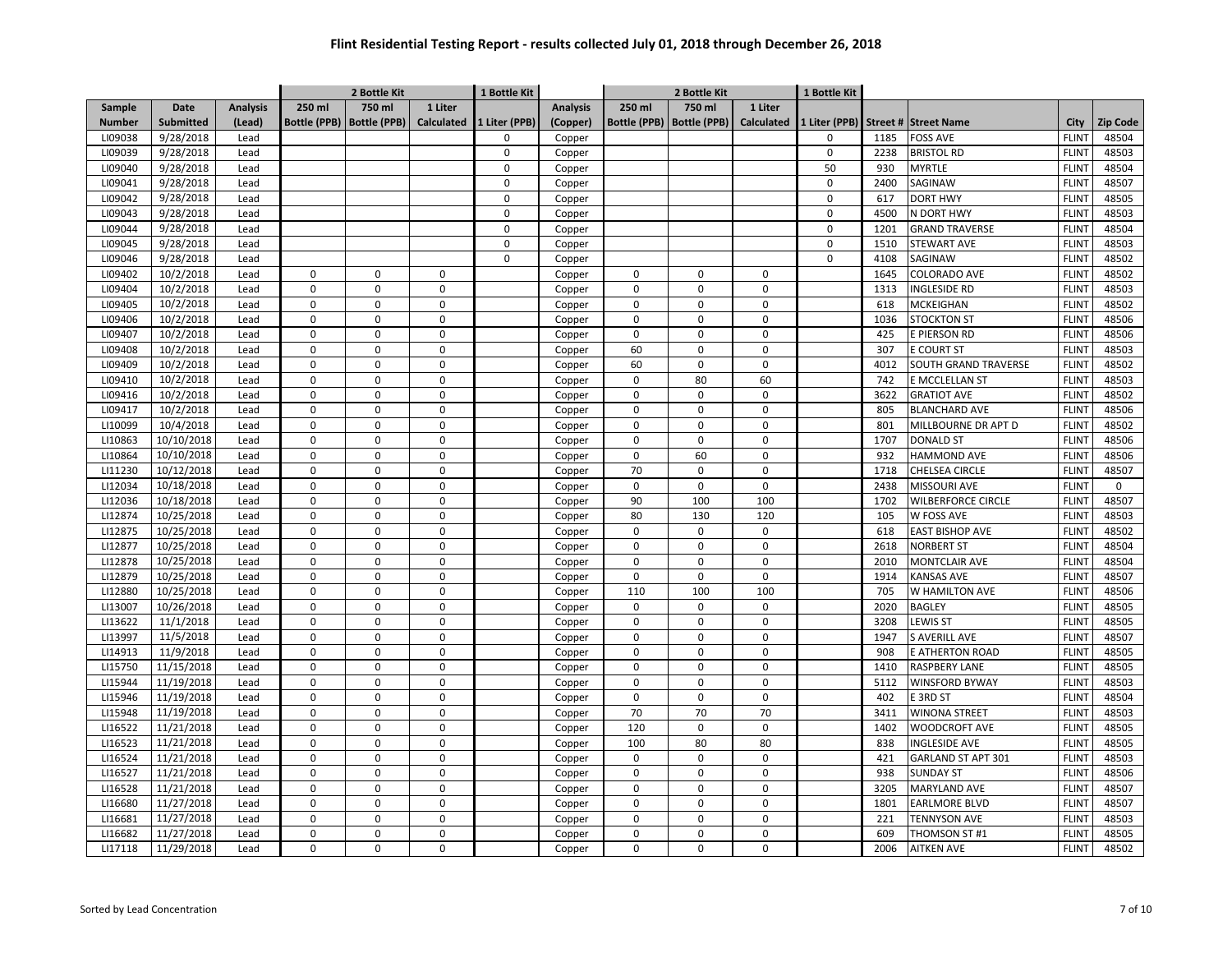|               |                  |                 |                     | 2 Bottle Kit        |                   | 1 Bottle Kit   |                 | 2 Bottle Kit        |                     |              | 1 Bottle Kit  |      |                       |              |          |
|---------------|------------------|-----------------|---------------------|---------------------|-------------------|----------------|-----------------|---------------------|---------------------|--------------|---------------|------|-----------------------|--------------|----------|
| Sample        | Date             | <b>Analysis</b> | 250 ml              | 750 ml              | 1 Liter           |                | <b>Analysis</b> | 250 ml              | 750 ml              | 1 Liter      |               |      |                       |              |          |
| <b>Number</b> | <b>Submitted</b> | (Lead)          | <b>Bottle (PPB)</b> | <b>Bottle (PPB)</b> | <b>Calculated</b> | 1 Liter (PPB)  | (Copper)        | <b>Bottle (PPB)</b> | <b>Bottle (PPB)</b> | Calculated   | 1 Liter (PPB) |      | Street # Street Name  | City         | Zip Code |
| LI17874       | 12/5/2018        | Lead            | 0                   | $\mathbf 0$         | $\mathbf 0$       |                | Copper          | $\Omega$            | $\Omega$            | 0            |               | 2420 | <b>WINONA ST</b>      | <b>FLINT</b> | 48507    |
| LI18201       | 12/6/2018        | Lead            | 0                   | $\mathbf 0$         | $\mathsf 0$       |                | Copper          | $\mathbf 0$         | $\mathbf 0$         | 0            |               | 5914 | <b>CLOVERLAWN DR</b>  | <b>FLINT</b> | 48505    |
| LI18202       | 12/6/2018        | Lead            | 0                   | $\mathbf 0$         | $\mathbf 0$       |                | Copper          | 70                  | $\mathbf 0$         | 0            |               | 1331 | <b>BEARD ST</b>       | <b>FLINT</b> | 48503    |
| LI18203       | 12/6/2018        | Lead            | 0                   | $\mathbf 0$         | $\mathsf 0$       |                | Copper          | $\mathbf 0$         | 90                  | 70           |               | 357  | E HOLBROOK AVE        | <b>FLINT</b> | 48503    |
| LI18204       | 12/6/2018        | Lead            | 0                   | $\mathbf 0$         | $\mathbf 0$       |                | Copper          | $\mathbf 0$         | $\mathbf 0$         | 0            |               | 626  | COPEMAN BLVD          | <b>FLINT</b> | 48506    |
| LI18206       | 12/6/2018        | Lead            | 0                   | $\mathbf 0$         | $\mathsf 0$       |                | Copper          | $\mathbf 0$         | $\pmb{0}$           | 0            |               | 3010 | <b>KELLAR AVE</b>     | <b>FLINT</b> | 48504    |
| LI18508       | 12/10/2018       | Lead            | 0                   | $\mathbf 0$         | $\Omega$          |                | Copper          | $\mathbf 0$         | $\mathbf 0$         | 0            |               | 3818 | PROVIDENCE ST         | <b>FLINT</b> | 48503    |
| LI18945       | 12/12/2018       | Lead            | $\Omega$            | $\Omega$            | $\mathbf 0$       |                | Copper          | $\Omega$            | $\Omega$            | <sup>0</sup> |               | 3618 | PINGREE AVE           | <b>FLINT</b> | 48504    |
| LI18946       | 12/12/2018       | Lead            | $\Omega$            | $\Omega$            | $\mathbf 0$       |                | Copper          | $\Omega$            | $\mathbf 0$         | 0            |               | 201  | E PHILADELPHIA BLVD   | <b>FLINT</b> | 48502    |
| LI19453       | 12/14/2018       | Lead            | $\mathbf 0$         | $\mathbf 0$         | $\mathbf 0$       |                | Copper          | 70                  | $\mathbf 0$         | 0            |               | 3119 | KIRKWOOD LN           | <b>FLINT</b> | 48506    |
| LI19456       | 12/14/2018       | Lead            | 0                   | $\mathbf 0$         | $\mathbf 0$       |                | Copper          | $\mathbf 0$         | $\mathbf 0$         | 0            |               | 864  | <b>LEXINGTON AVE</b>  | <b>FLINT</b> | 48503    |
| LI19457       | 12/14/2018       | Lead            | $\mathbf 0$         | $\mathbf 0$         | $\mathbf 0$       |                | Copper          | $\mathbf 0$         | $\mathbf 0$         | 0            |               | 601  | <b>ASYLUM ST</b>      | <b>FLINT</b> | 48503    |
| LI19458       | 12/14/2018       | Lead            | 0                   | $\mathbf 0$         | $\mathbf 0$       |                | Copper          | $\mathbf 0$         | $\mathbf 0$         | 0            |               | 618  | E SHERMAN AVE         | <b>FLINT</b> | 48505    |
| LI20517       | 12/26/2018       | Lead            | $\mathbf 0$         | $\mathbf 0$         | $\mathbf 0$       |                | Copper          | $\pmb{0}$           | $\mathbf 0$         | 0            |               | 502  | <b>CRAPO ST</b>       | <b>FLINT</b> | 48503    |
| LI20518       | 12/26/2018       | Lead            | 0                   | $\mathbf 0$         | $\mathbf 0$       |                | Copper          | 160                 | 150                 | 150          |               | 3209 | PROSPECT              | <b>FLINT</b> | 48505    |
| LI20520       | 12/26/2018       | Lead            | $\Omega$            | $\mathbf 0$         | $\mathbf 0$       |                | Copper          | $\mathbf 0$         | $\mathbf 0$         | 0            |               | 2818 | E PIERSON RD          | <b>FLINT</b> | 48503    |
| LH91400       | 7/9/2018         | Lead            | $\mathbf{1}$        | $\mathbf 0$         | $\mathbf 0$       |                | Copper          | 50                  | $\mathbf 0$         | 0            |               | 2109 | <b>WABASH AVE</b>     | <b>FLINT</b> | 48503    |
| LH92576       | 7/12/2018        | Lead            | $\mathbf{1}$        | $\mathbf 1$         | $\mathbf{1}$      |                | Copper          | $\mathbf 0$         | $\mathbf 0$         | 0            |               | 2020 | E 2ND ST              | <b>FLINT</b> | 48503    |
| LH95362       | 7/26/2018        | Lead            | $\mathbf{1}$        | $\mathbf 0$         | $\mathbf 0$       |                | Copper          | $\mathbf 0$         | $\mathbf 0$         | 0            |               | 318  | <b>BUCKINGHAM AVE</b> | <b>FLINT</b> | 48506    |
| LH95363       | 7/26/2018        | Lead            | $\mathbf{1}$        | $\mathbf 0$         | $\mathbf 0$       |                | Copper          | $\mathbf 0$         | $\mathbf 0$         | 0            |               | 1401 | <b>IDA AVE</b>        | <b>FLINT</b> | 48503    |
| LH98491       | 8/13/2018        | Lead            | $\Omega$            | $\mathbf{1}$        | $\mathbf 0$       |                | Copper          | $\mathbf 0$         | $\Omega$            | 0            |               | 716  | SIMCOE AVE            | <b>FLINT</b> | 48504    |
| LI01779       | 8/28/2018        | Lead            |                     | $\mathbf{1}$        |                   |                | Copper          |                     | $\mathbf 0$         |              |               | 1528 | <b>LLINOIS AVE</b>    | <b>FLINT</b> | 48504    |
| LI01781       | 8/28/2018        | Lead            |                     | $\mathbf{1}$        |                   |                | Copper          |                     | 50                  |              |               | 1528 | <b>LLINOIS AVE</b>    | <b>FLINT</b> | 48503    |
| LI01784       | 8/28/2018        | Lead            | $\mathbf{1}$        | $\mathbf{1}$        | $\mathbf{1}$      |                | Copper          | $\Omega$            | $\mathbf 0$         | 0            |               | 1528 | <b>LLINOIS AVE</b>    | <b>FLINT</b> | 48505    |
| LI02827       | 9/4/2018         | Lead            | $\mathbf 1$         | $\mathbf 0$         | $\mathbf 0$       |                | Copper          | 50                  | $\mathbf 0$         | 0            |               | 2106 | PIERCE ST             | <b>FLINT</b> | 48505    |
| LI09034       | 9/28/2018        | Lead            |                     |                     |                   | $\mathbf{1}$   | Copper          |                     |                     |              | $\mathbf 0$   | 701  | UNIVERSITY            | <b>FLINT</b> | 48505    |
| LI09411       | 10/2/2018        | Lead            | $\mathbf{1}$        | $\mathbf 0$         | $\mathsf 0$       |                | Copper          | $\mathbf 0$         | $\mathsf 0$         | 0            |               | 3613 | LEITH ST              | <b>FLINT</b> | 48504    |
| LI09413       | 10/2/2018        | Lead            | $\mathbf 1$         | $\mathbf 0$         | $\mathbf 0$       |                | Copper          | $\pmb{0}$           | $\pmb{0}$           | 0            |               | 3215 | <b>BURGESS ST</b>     | <b>FLINT</b> | 48503    |
| LI09414       | 10/2/2018        | Lead            | $\mathbf{1}$        | $\mathbf 0$         | $\mathbf 0$       |                | Copper          | 70                  | $\mathbf 0$         | 0            |               | 501  | LYON ST               | <b>FLINT</b> | 48506    |
| LI10098       | 10/4/2018        | Lead            | $\mathbf{1}$        | $\mathbf 0$         | $\mathbf 0$       |                | Copper          | $\mathbf 0$         | 60                  | 0            |               | 913  | E WELLINGTON AVE      | <b>FLINT</b> | 48504    |
| LI12876       | 10/25/2018       | Lead            | $\mathbf{1}$        | $\mathbf 0$         | $\mathbf 0$       |                | Copper          | 70                  | 60                  | 60           |               | 5802 | <b>FLEMING RD</b>     | <b>FLINT</b> | 48504    |
| LI13623       | 11/1/2018        | Lead            | $\mathbf 1$         | $\mathbf 0$         | $\mathsf 0$       |                | Copper          | 70                  | 50                  | 60           |               | 1921 | <b>JOLIET ST</b>      | <b>FLINT</b> | 48503    |
| LI14912       | 11/9/2018        | Lead            | 0                   | $\mathbf{1}$        | $\mathbf 0$       |                | Copper          | $\mathbf 0$         | $\mathbf 0$         | 0            |               | 2938 | <b>BARTH</b>          | <b>FLINT</b> | 48504    |
| LI15751       | 11/15/2018       | Lead            | $\mathbf{1}$        | $\mathbf 0$         | $\mathsf 0$       |                | Copper          | $\mathbf 0$         | $\mathbf 0$         | 0            |               | 3134 | ARIZONA AVE           | <b>FLINT</b> | 48503    |
| LI15943       | 11/19/2018       | Lead            | $\mathbf{1}$        | $\mathbf 0$         | $\Omega$          |                | Copper          | $\Omega$            | $\Omega$            | 0            |               | 3110 | <b>HAWTHORNE DR</b>   | <b>FLINT</b> | 48506    |
| LI15945       | 11/19/2018       | Lead            | $\Omega$            | $\mathbf{1}$        | $\mathbf 0$       |                | Copper          | $\Omega$            | $\mathbf 0$         | <sup>0</sup> |               | 2938 | <b>BARTH ST</b>       | <b>FLINT</b> | 48504    |
| LI18510       | 12/10/2018       | Lead            | $\mathbf{1}$        | $\mathbf 0$         | $\mathbf 0$       |                | Copper          | $\Omega$            | 60                  | 0            |               | 4002 | W KEARSLEY ST         | <b>FLINT</b> | 48503    |
| LI18947       | 12/12/2018       | Lead            | $\mathbf 1$         | $\mathbf 0$         | $\mathsf 0$       |                | Copper          | $\mathbf 0$         | $\mathbf 0$         | 0            |               | 1613 | <b>PARK ST</b>        | <b>FLINT</b> | 48507    |
| LH96769       | 8/2/2018         | Lead            | 0                   | $\overline{2}$      | $\overline{2}$    |                | Copper          | $\Omega$            | $\mathbf 0$         | 0            |               | 1818 | CARMAN BROOK PARKWAY  | <b>FLINT</b> | 48504    |
| LH96877       | 8/3/2018         | Lead            |                     |                     |                   | $\overline{z}$ | Copper          |                     |                     |              | 0             | 4522 | SAGINAW               | <b>FLINT</b> | 48507    |
| LH98495       | 8/13/2018        | Lead            | $\overline{2}$      | $\mathbf 0$         | $\mathsf 0$       |                | Copper          | 70                  | 90                  | 90           |               | 1114 | <b>HARMON ST</b>      | <b>FLINT</b> | 48506    |
| LI01778       | 8/28/2018        | Lead            | $\mathbf 1$         | $\overline{2}$      | $\overline{2}$    |                | Copper          | $\mathbf 0$         | $\mathbf 0$         | 0            |               | 1528 | <b>LLINOIS AVE</b>    | <b>FLINT</b> | 48506    |
| LI01780       | 8/28/2018        | Lead            |                     | $\overline{2}$      |                   |                | Copper          |                     | $\mathbf 0$         |              |               | 1528 | <b>LLINOIS AVE</b>    | <b>FLINT</b> | 48503    |
| LI01783       | 8/28/2018        | Lead            | $\overline{2}$      | $\mathbf{1}$        | $\mathbf{1}$      |                | Copper          | $\mathbf 0$         | 50                  | 0            |               | 1528 | <b>ILLINOIS AVE</b>   | <b>FLINT</b> | 48504    |
| LI02830       | 9/4/2018         | Lead            | $\mathbf{1}$        | $\overline{2}$      | $\overline{2}$    |                | Copper          | 60                  | $\mathbf 0$         | 0            |               | 622  | <b>EDMUND ST</b>      | <b>FLINT</b> | 48503    |
| LI05310       | 9/13/2018        | Lead            | $\overline{2}$      | $\mathbf 0$         | $\mathsf 0$       |                | Copper          | $\mathbf 0$         | $\mathsf 0$         | 0            |               | 416  | AVON STREET APT 1     | <b>FLINT</b> | 48504    |
| LI07901       | 9/25/2018        | Lead            | $\overline{2}$      | $\mathbf 0$         | $\mathbf 0$       |                | Copper          | 60                  | $\mathbf 0$         | 0            |               | 519  | <b>MASON ST</b>       | <b>FLINT</b> | 48502    |
| LI09412       |                  | Lead            | $\overline{2}$      | $\mathbf 1$         | $\mathbf{1}$      |                |                 | $\mathsf 0$         | $\mathbf 0$         | 0            |               | 2745 | <b>WOLCOTT</b>        | <b>FLINT</b> | 48503    |
|               | 10/2/2018        |                 |                     |                     |                   |                | Copper          |                     |                     |              |               |      |                       |              |          |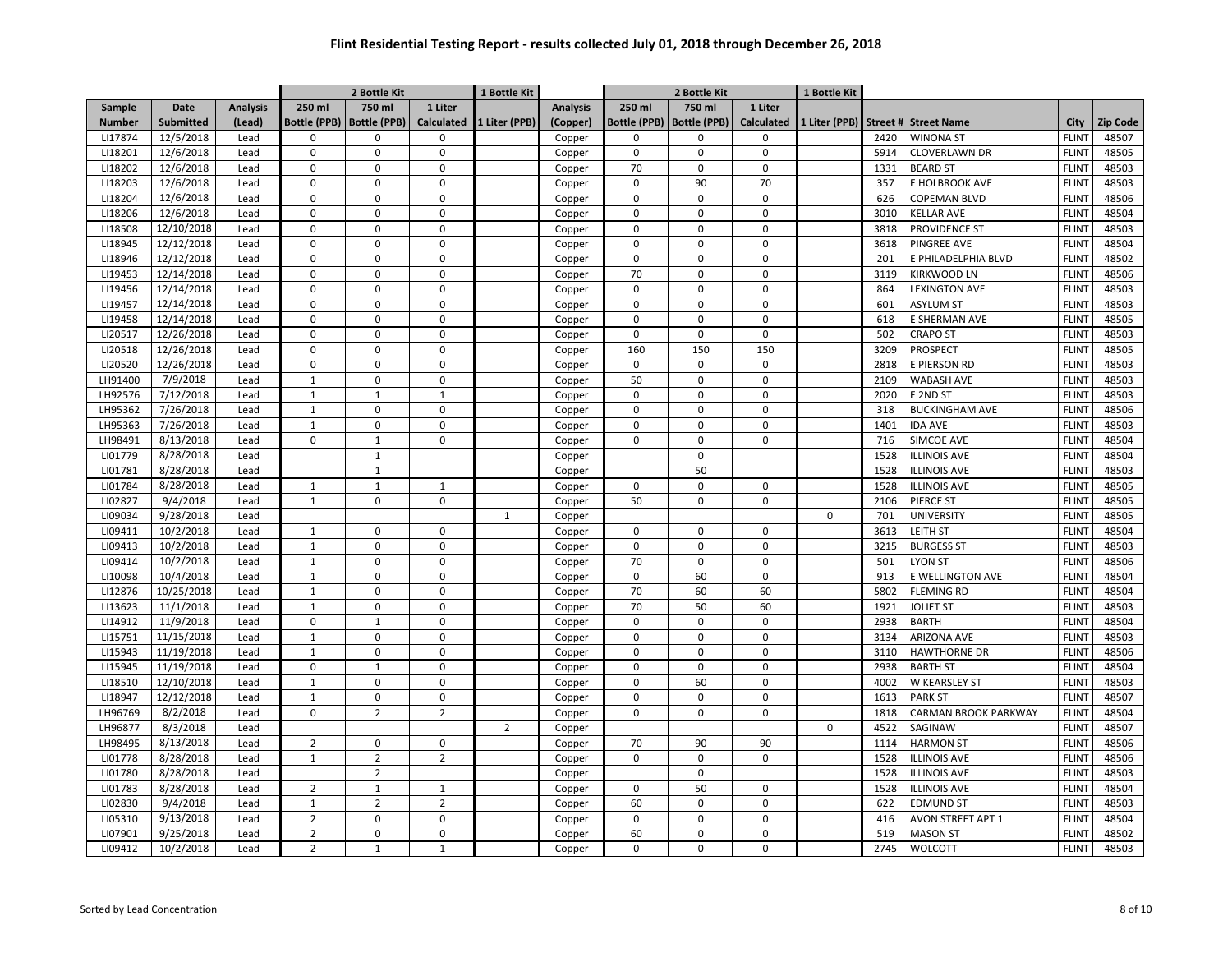|               |                  |                 |                | 2 Bottle Kit                |                | 1 Bottle Kit  |                 | 2 Bottle Kit |                             | 1 Bottle Kit      |               |      |                             |              |                 |
|---------------|------------------|-----------------|----------------|-----------------------------|----------------|---------------|-----------------|--------------|-----------------------------|-------------------|---------------|------|-----------------------------|--------------|-----------------|
| Sample        | <b>Date</b>      | <b>Analysis</b> | 250 ml         | 750 ml                      | 1 Liter        |               | <b>Analysis</b> | 250 ml       | 750 ml                      | 1 Liter           |               |      |                             |              |                 |
| <b>Number</b> | <b>Submitted</b> | (Lead)          |                | Bottle (PPB)   Bottle (PPB) | Calculated     | 1 Liter (PPB) | (Copper)        |              | Bottle (PPB)   Bottle (PPB) | <b>Calculated</b> | 1 Liter (PPB) |      | Street # Street Name        | City         | <b>Zip Code</b> |
| LI11231       | 10/12/2018       | Lead            | 2              | $\mathbf 0$                 | $\mathbf 0$    |               | Copper          | $\Omega$     | $\mathbf 0$                 | 0                 |               | 910  | <b>EAST KEARSLEY STREET</b> | <b>FLINT</b> | 48507           |
| LI12037       | 10/18/2018       | Lead            | $\mathbf{1}$   | $\overline{2}$              | $\overline{2}$ |               | Copper          | $\Omega$     | $\mathbf 0$                 | $\mathbf 0$       |               | 1106 | <b>BARRINGTON DR</b>        | <b>FLINT</b> | 48503           |
| LI12038       | 10/18/2018       | Lead            | $\overline{2}$ | $\mathbf{1}$                | $\mathbf{1}$   |               | Copper          | $\Omega$     | $\mathbf 0$                 | $\mathbf 0$       |               | 3201 | <b>BRYN MANN PLACE</b>      | <b>FLINT</b> | 48532           |
| LI12881       | 10/25/2018       | Lead            | $\overline{2}$ | $\mathbf 0$                 | $\mathbf 0$    |               | Copper          | 70           | $\mathbf 0$                 | $\mathbf 0$       |               | 1851 | <b>BROOKSIDE DR</b>         | <b>FLINT</b> | 48506           |
| LI15947       | 11/19/2018       | Lead            | $\overline{2}$ | $\mathbf 0$                 | $\mathbf 0$    |               | Copper          | $\Omega$     | $\Omega$                    | 0                 |               | 1202 | <b>CHURCH ST</b>            | <b>FLINT</b> | 48504           |
| LI16521       | 11/21/2018       | Lead            | $\overline{2}$ | $\mathbf 0$                 | $\mathbf 0$    |               | Copper          | $\Omega$     | $\Omega$                    | $\mathbf 0$       |               | 2201 | <b>CARTIER ST</b>           | <b>FLINT</b> | 48504           |
| LH97812       | 8/8/2018         | Lead            | $\overline{2}$ | 3                           | 3              |               | Copper          | $\Omega$     | $\Omega$                    | $\mathbf 0$       |               | 2521 | <b>TYRONE ST</b>            | <b>FLINT</b> | 48507           |
| LH98490       | 8/13/2018        | Lead            | $\overline{2}$ | $\overline{3}$              | $\overline{3}$ |               | Copper          | $\Omega$     | 80                          | 60                |               | 3228 | <b>HOLLY AVE</b>            | <b>FLINT</b> | 48506           |
| LH99856       | 8/17/2018        | Lead            | 3              | $\overline{2}$              | $\overline{2}$ |               | Copper          | 50           | $\Omega$                    | $\Omega$          |               | 1634 | <b>WYOMING AVENUE</b>       | <b>FLINT</b> | 48507           |
| LI03520       | 9/6/2018         | Lead            | 3              | $\mathbf 0$                 | $\mathbf 0$    |               | Copper          | $\Omega$     | $\Omega$                    | $\mathbf 0$       |               | 954  | <b>PERRY ST</b>             | <b>FLINT</b> | 48503           |
| LI05316       | 9/13/2018        | Lead            | $\overline{2}$ | 3                           | $\overline{3}$ |               | Copper          | $\Omega$     | $\Omega$                    | 0                 |               | 3413 | CORUNNA RD                  | <b>FLINT</b> | 48503           |
| LI05740       | 9/17/2018        | Lead            | $\overline{2}$ | $\overline{3}$              | $\overline{3}$ |               | Copper          | $\Omega$     | $\Omega$                    | 0                 |               | 2042 | <b>WINANS</b>               | <b>FLINT</b> | 48504           |
| LI12033       | 10/18/2018       | Lead            | 3              | $\mathbf 0$                 | $\mathbf 0$    |               | Copper          | 80           | 80                          | 80                |               | 956  | <b>MANN AVE</b>             | <b>FLINT</b> | 48504           |
| LI13006       | 10/26/2018       | Lead            | 3              | $\overline{2}$              | $\overline{2}$ |               | Copper          | 60           | $\Omega$                    | $\mathbf 0$       |               | 814  | <b>S FRANKLIN AVE</b>       | <b>FLINT</b> | 48503           |
| LI16526       | 11/21/2018       | Lead            | 3              | $\mathbf{1}$                | $\overline{2}$ |               | Copper          | $\Omega$     | $\Omega$                    | 0                 |               | 2629 | <b>CONCORD ST</b>           | <b>FLINT</b> | 48505           |
| LI18207       | 12/6/2018        | Lead            | 3              | 3                           | 3              |               | Copper          | $\mathbf 0$  | 60                          | 0                 |               | 227  | E ALMA AVE                  | <b>FLINT</b> | 48503           |
| LI19459       | 12/14/2018       | Lead            | 3              | $\mathbf 0$                 | $\mathbf 0$    |               | Copper          | 80           | $\Omega$                    | $\Omega$          |               | 1737 | LAUREL OAK ST               | <b>FLINT</b> | 48504           |
| LH98496       | 8/13/2018        | Lead            | 3              | $\overline{4}$              | $\overline{4}$ |               | Copper          | $\Omega$     | $\mathbf 0$                 | $\mathbf 0$       |               | 2042 | <b>WINANS</b>               | <b>FLINT</b> | 48505           |
| LI18511       | 12/10/2018       | Lead            | $\overline{2}$ | $\overline{4}$              | $\overline{4}$ |               | Copper          | 80           | 50                          | 60                |               | 1413 | <b>RASPBERRY LN</b>         | <b>FLINT</b> | 48503           |
| LI19454       | 12/14/2018       | Lead            | $\overline{2}$ | $\overline{4}$              | $\overline{4}$ |               | Copper          | 160          | 120                         | 130               |               | 3119 | KIRKWOOD LN                 | <b>FLINT</b> | 48503           |
| LI09403       | 10/2/2018        | Lead            | 5              | $\mathbf{1}$                | $\overline{2}$ |               | Copper          | 50           | $\mathbf 0$                 | 0                 |               | 724  | <b>SOUTH GRAND TRAVERSE</b> | <b>FLINT</b> | 48532           |
| LI00234       | 8/21/2018        | Lead            | 5              | 6                           | 6              |               | Copper          | $\mathbf 0$  | $\mathbf 0$                 | 0                 |               | 2601 | <b>BROOKSIDE DR</b>         | <b>FLINT</b> | 48507           |
| LI12035       | 10/18/2018       | Lead            | 4              | 6                           | 6              |               | Copper          | 60           | $\mathbf 0$                 | $\mathbf 0$       |               | 133  | <b>W MCCLELLAN ST</b>       | <b>FLINT</b> | 48505           |
| LI10595       | 10/9/2018        | Lead            | 8              | $\overline{2}$              | $\overline{4}$ |               | Copper          | 790          | 590                         | 640               |               | 2610 | M L KING AVE                | <b>FLINT</b> | 48503           |
| LI19455       | 12/14/2018       | Lead            | 8              | $\mathbf 0$                 | $\overline{2}$ |               | Copper          | 100          | 60                          | 70                |               | 3119 | <b>KIRKWOOD LN</b>          | <b>FLINT</b> | 48505           |
| LH96773       | 8/2/2018         | Lead            | $\overline{2}$ | 10                          | 8              |               | Copper          | 80           | 80                          | 80                |               | 3425 | <b>MILLER RD</b>            | <b>FLINT</b> | 48503           |
| LI18205       | 12/6/2018        | Lead            | 6              | 10                          | $\overline{9}$ |               | Copper          | $\mathbf 0$  | $\mathbf 0$                 | $\mathbf 0$       |               | 807  | <b>FENTON RD</b>            | <b>FLINT</b> | 48504           |
| LI20519       | 12/26/2018       | Lead            | $\mathbf 0$    | 10                          | $\overline{7}$ |               | Copper          | 80           | 340                         | 280               |               | 609  | <b>FROST ST</b>             | <b>FLINT</b> | 48507           |
| LI00233       | 8/21/2018        | Lead            | 12             | $\overline{2}$              | 5              |               | Copper          | 270          | 80                          | 130               |               | 1601 | <b>MULBERRY LANE</b>        | <b>FLINT</b> | 48503           |
| LH96771       | 8/2/2018         | Lead            | 15             | $\overline{3}$              | 6              |               | Copper          | $\mathbf 0$  | $\mathbf 0$                 | 0                 |               | 1407 | <b>WELCH BLVD</b>           | <b>FLINT</b> | 48505           |
| LI10596       | 10/9/2018        | Lead            | 3              | 15                          | 12             |               | Copper          | $\mathbf 0$  | $\mathbf 0$                 | $\mathbf 0$       |               | 402  | E <sub>3RD</sub>            | <b>FLINT</b> | 48507           |
| LI09415       | 10/2/2018        | Lead            | 16             | $\overline{7}$              | 9              |               | Copper          | 240          | 100                         | 130               |               | 1709 | <b>BROADWAY BLVD</b>        | <b>FLINT</b> | 48504           |
| LH96770       | 8/2/2018         | Lead            | 18             | 10                          | 12             |               | Copper          | 70           | 60                          | 60                |               | 1909 | <b>MONTEITH ST</b>          | <b>FLINT</b> | 48504           |
| LI18509       | 12/10/2018       | Lead            | 18             | $\mathbf 0$                 | $\overline{4}$ |               | Copper          | $\mathbf 0$  | $\mathbf 0$                 | 0                 |               | 426  | <b>W BAKER ST</b>           | <b>FLINT</b> | 48503           |
| LH99714       | 8/16/2018        | Lead            | 6              | 39                          | 31             |               | Copper          | 100          | 250                         | 210               |               | 2630 | <b>PROCTOR ST</b>           | <b>FLINT</b> | 48504           |
| LH95750       | 7/30/2018        | Lead            | 42             | $\mathbf{1}$                | 11             |               | Copper          | 170          | $\mathbf 0$                 | 0                 |               | 3722 | <b>BURGESS ST</b>           | <b>FLINT</b> | 48504           |
| LI16525       | 11/21/2018       | Lead            | $\overline{2}$ | 183                         | 138            |               | Copper          | 100          | 80                          | 80                |               | 1413 | <b>RASPBERRY LN</b>         | <b>FLINT</b> | 48506           |

Notes:

ppb = parts per billion

Lead values exceeding 15 ppb and Copper results exceeding 1,300 are highlighted in red.

Sample results of "Not Detected" have been replaced with a numerical value of zero for ease of sorting.

Samples without a zip code did not have one provided on the accompanying paperwork.